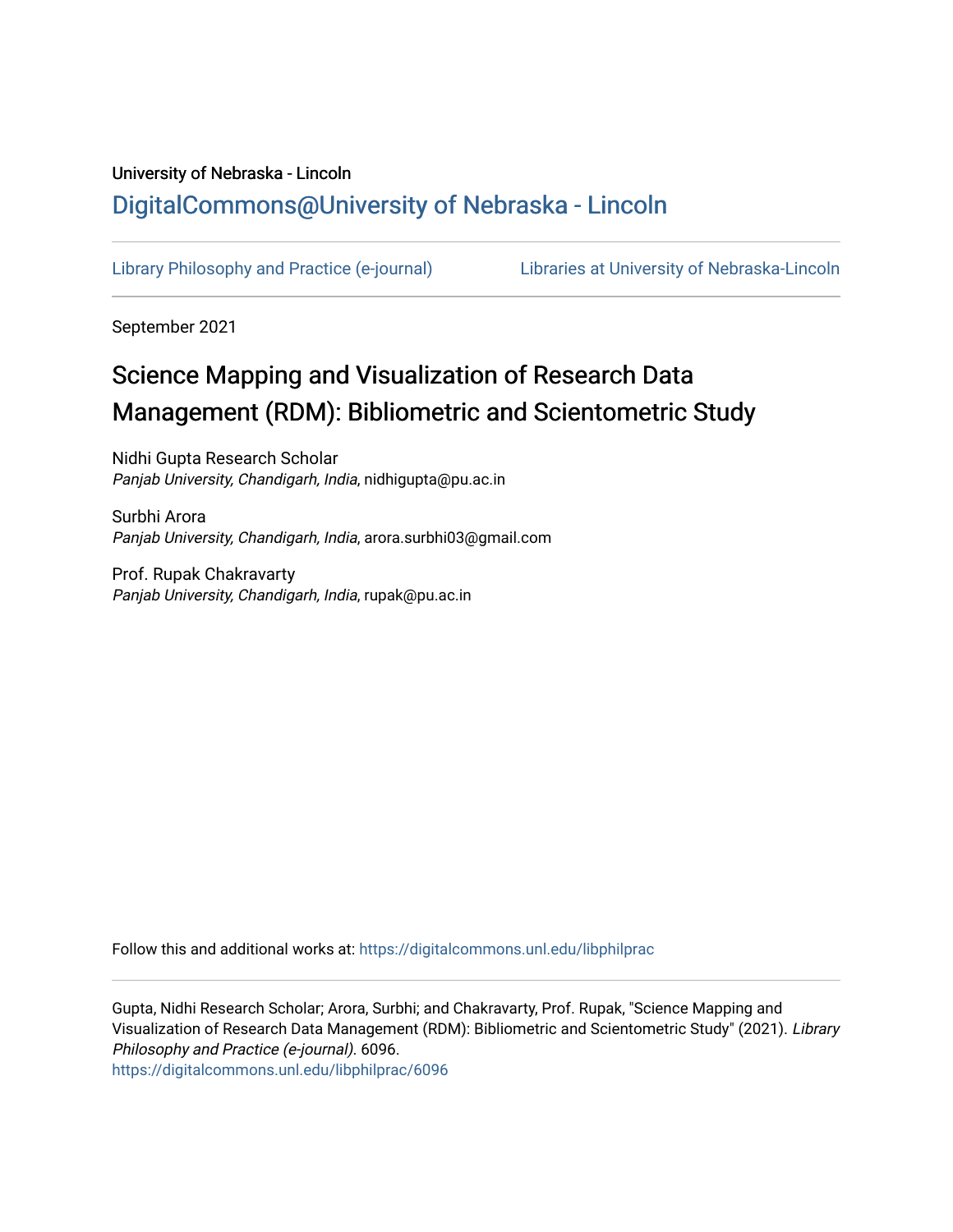## **Science Mapping and Visualization of Research Data Management (RDM): Bibliometric and Scientometric Study**

- (i) **Nidhi Gupta**, Department of Library & Information Science, Panjab University Chandigarh 160014, <https://orcid.org/0000-0003-4244-4470>
- (ii) **Surbhi Arora**, Department of Library & Information Science, Panjab University,Chandigarh.
- (iii) **Prof. Rupak Chakravarty,** Department of Library & Information Science, Panjab University Chandigarh 160014, <https://orcid.org/0000-0001-5046-1663>

#### **Abstract:**

Research Data Management (RDM) is an ever-evolving phenomenon focused to augment and manage the research capital of an organization, especially in context with developing countries. This study aims at to understand and highlight the state of art of RDM literature between 1989 and 2021 using Web of Science Core Collection (WoSCC) database and VOSviewer software with a bibliometric or scientometric approach thereby highlighting the most influential authors, countries, journals, institutions, and to their co-authorship pattern, co- citation pattern, bibliographic coupling pattern, the co-occurrence of keywords pattern in the field of RDM.The data comprises of a total of 797 documents ,further analysed by using VOSviewer software. Visualization analysis reveales that the number of publications related to RDM are increasing year by year, reaching a peak in 2020. The most productive author in this field is Rafael Alexandrine-benavent and USA is the most productive country published on RDM. The Zeitschrift fur Bibliothekswesen und Bibliographie Journal ismost influential journal. The most frequently used keywords are data sharing, research data management, research data, science and metadata. The analysis shows collaboration relation between authors, countries and sources. The visualizations conducted on this topic offer exploratory information on current status and to identify the main trends in RDM research and its future research initiatives.

**Keywords:** Research data management, Science mapping. Co-citation. Bibliographic coupling. Cooccurrence

#### **Introduction**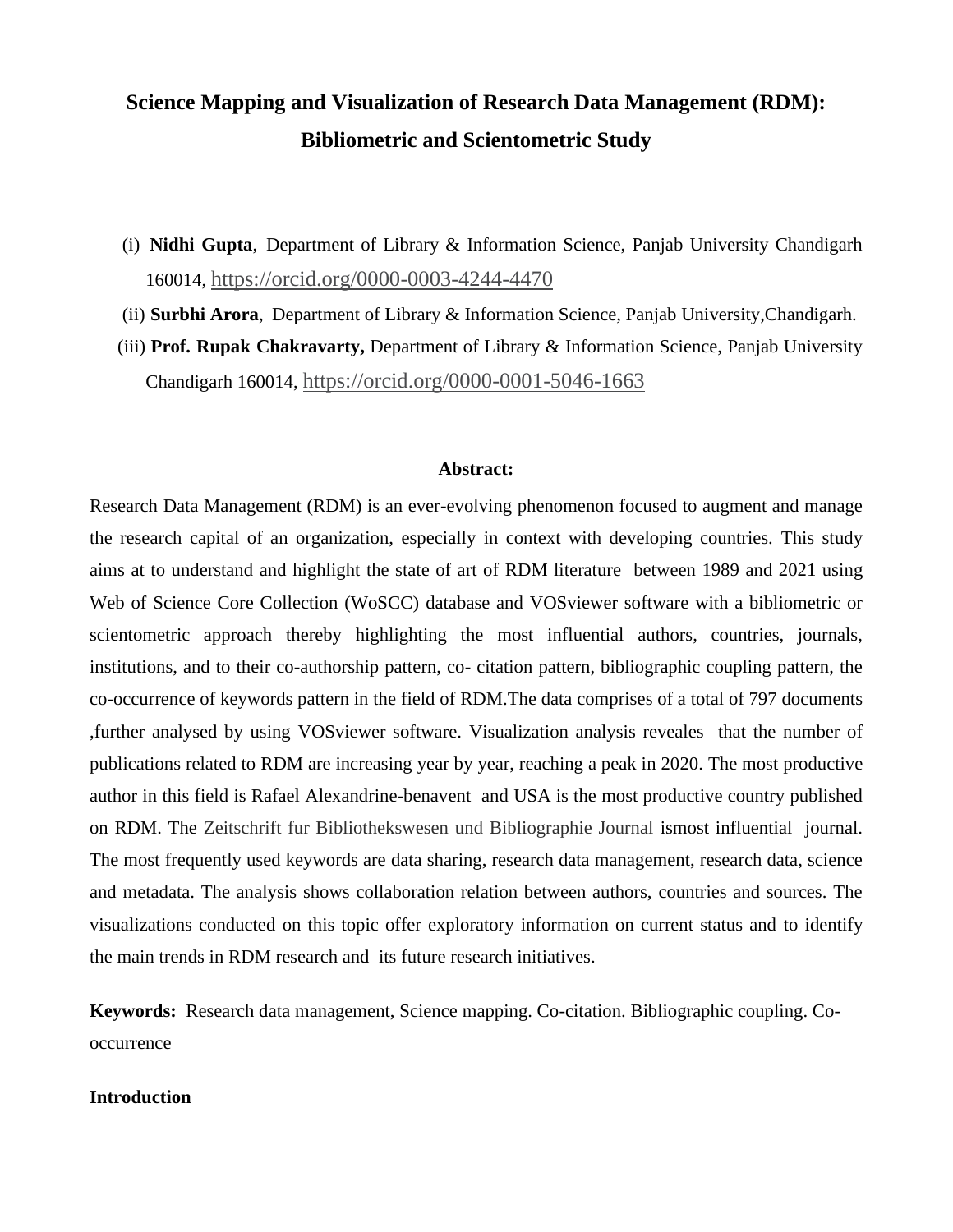Data is a treasure trove for organizations, especially Higher Education Institutions (HEIs). Data often have a longer lifespan than the research project that creates them. Researchers may continue to work on data after funding has ceased, follow-up projects may analyse or add to the data, and data may be re-used by other researchers. From its development for a study to its delivery and reuse, the data lifecycle (DLC) represents all stages of data's life. The DLC starts with researchers creating a study concept; once a study concept is created, data for that study is collected. Generation, Collection, Processing, Storage, Management, Analysis, Visualization, and Interpretation are the eight common stages, steps, or phases of this DLC  $[$ <sup>12]</sup>.

Data is collected, stored, and distributed so that it can be archived and used by other researchers at a later time. When data enters the dissemination stage of the lifecycle, it is saved in a place (i.e., archive, registry) where other researchers can locate and access it. Data repurposing follows data discovery, creating a continuous chain back to the original data processing point, where the repurposed data is archived and dispersed for discovery <sup>[4]</sup>. Data that are well-organised, registered, maintained, and shared are essential for advancing scientific inquiry and expanding opportunities for learning and innovation. Data management is crucial for making data discoverable, available, and understandable, and making them discoverable, accessible, and understandable is an important part of what librarians do  $[13]$ . Data is the starting point of the research journey as input as-well-as, it is the most cared for outcome of the research process in the form of study findings. Research as a systematic, planned process, where data are being captured, analyzed and produced.

#### **Background:**

Research 2.0 is a modern research methodology that needs more attention to activities such as Research Data Management (RDM)<sup>[9]</sup>. The RDM is associated with several significant factors. Such factors include more visibility and citations, opportunities for collaborations, career recognition, enables new research and new insights on the data, increase transparency and trust in science.

#### **Research Data Types (Forms and Formats)**

Research data can be categorized for different purposes in different categories. Its forms might be:

- laboratory notebooks, field notebooks, diaries
- documents, spreadsheets
- questionnaires, transcripts, codebooks
- audiotapes, videotapes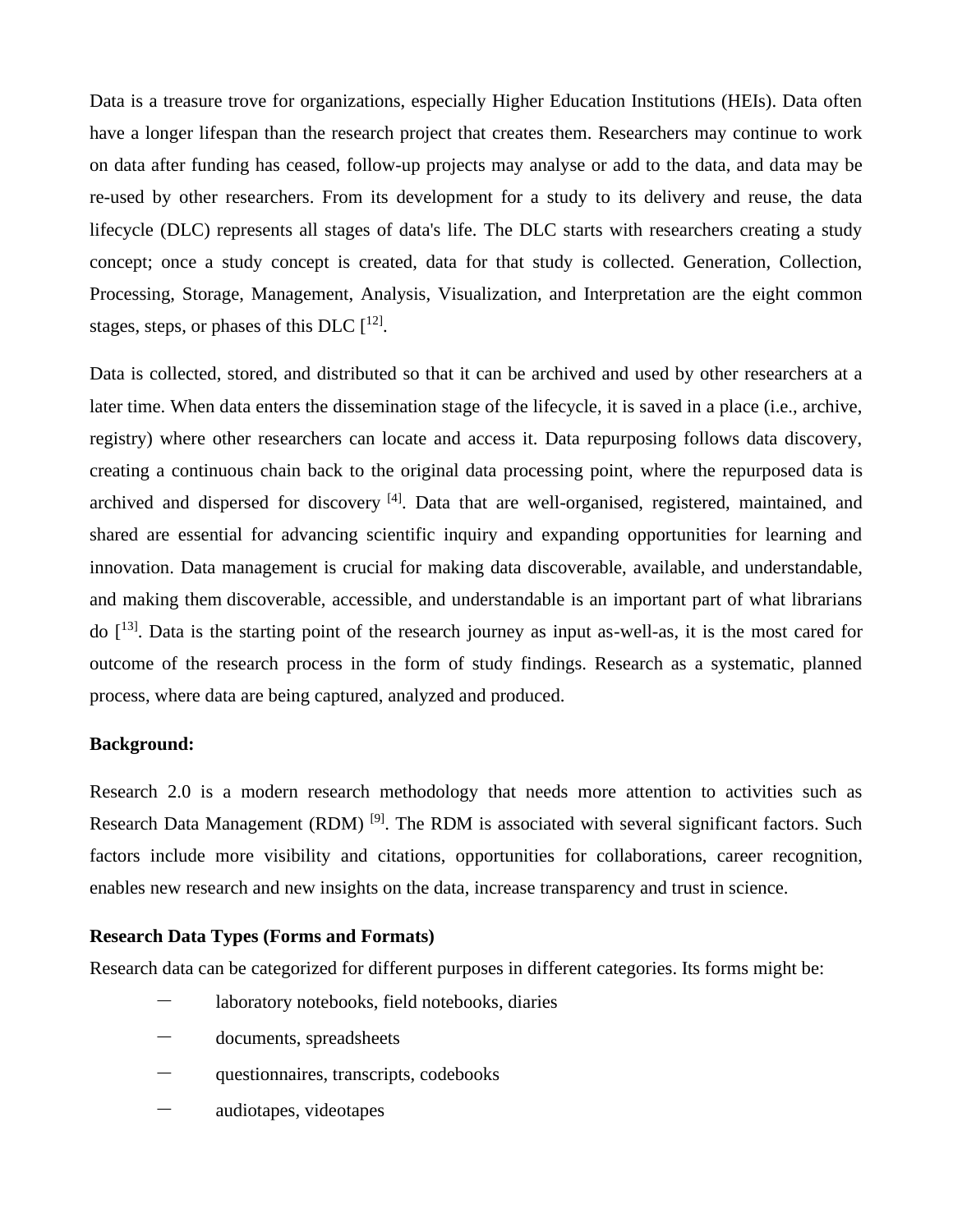- photographs, films
- $-$  test responses
- slides, artefacts, specimens, samples
- collections of digital outputs
- database contents (video, audio, text, images)
- models, algorithms, scripts
- contents of an application (input, output, logfiles for analysis software, simulation software, schemas)
- methodologies and workflows
- standard operating procedures and protocols
- Scientific and statistical data formats
- Standard office documents
- Images
- Raw Data
- Plain Data
- Structured graphics
- Structured text
- Archived data
- Text
- Numeric
- **Multimedia**
- Development code
- **Syntax**

In addition to research results, researchers often must think about how to handle the corresponding research documents during and after the life of a project-that is, administrative materials and supporting documentation-during a research project. Some examples of these research records are given in the list below:

- Correspondence (electronic mail and paper-based correspondence)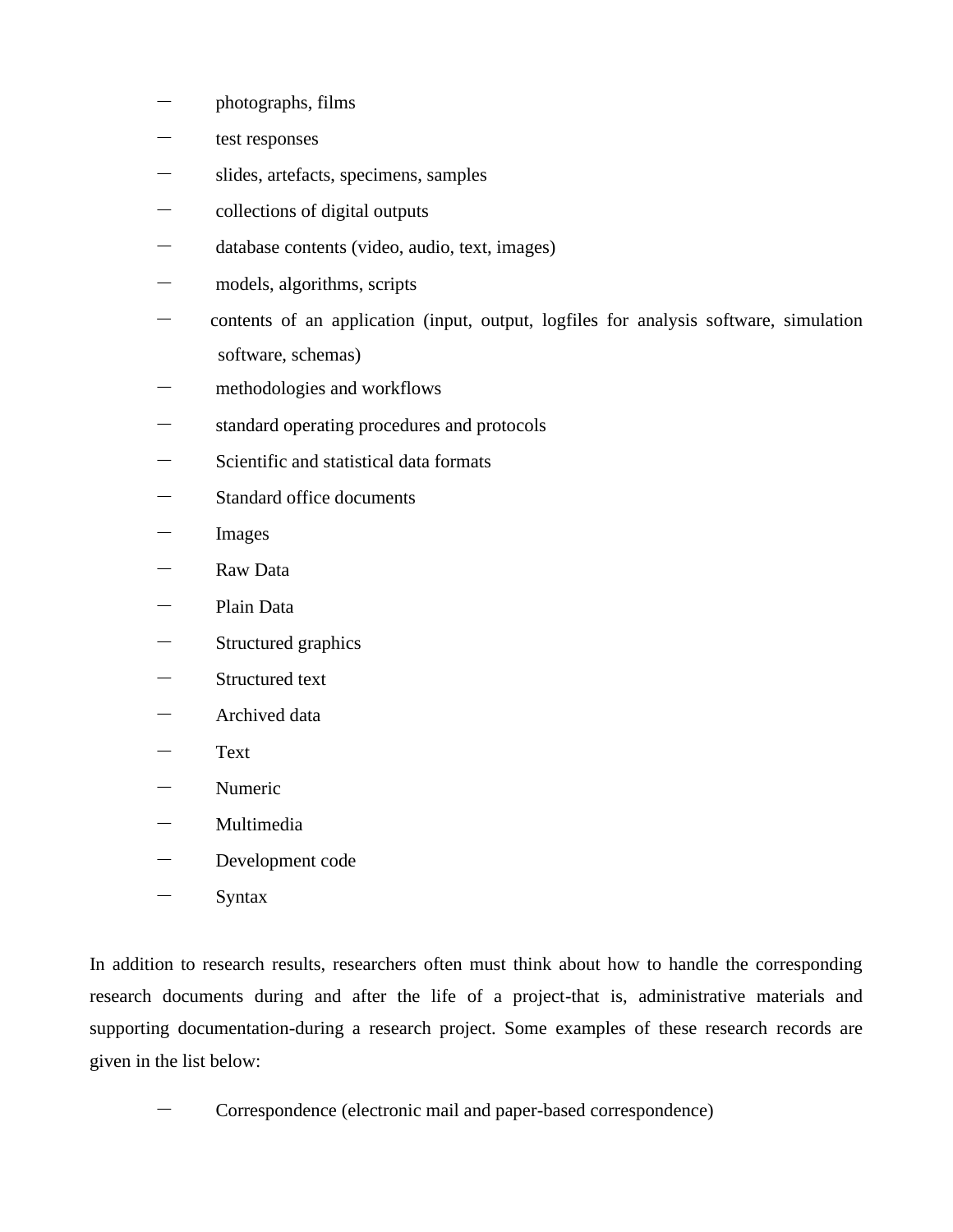- Grant applications
- Ethics applications
- Technical reports
- Technical appendices
- Research reports
- Research publications
- Signed consent forms
- Social media communications (blogs, wikis, tweets, etc.)

The RDM is a task of various activities where data are neither static nor isolated. Data management ensures that the narrative of a researcher's data collection process is structured, understandable, and transparent. RDM is the organisation, management, publication and preservation of the products of research. Research products result from our scientific and scholarly research and may include: field observations, specimens or other materials collected, computer software, simulation models, imagery, and metadata (information about these data). Being crucial for the research footprint and research lifeline of a research-driven academic organisation, it is important to understand the research trends in the field of RDM, which can be well undertaken using the scientometric or bibliometric analysis.

Bibliometrics is a field of study that quantifies bibliographic metrics and offers broad overviews of a collection of documents. Scientometric analysis is used to map the scientific knowledge field critically, wherein the critical examination is used to classify research trends and problems based on the scientometric findings  $[17]$ . Scientometrics is a sub-field of bibliometrics. Scientometrics and bibliometrics are methodological approaches in which the scientific literature itself becomes the subject of analysis. In a sense, they could be considered a science of science  $[$ <sup>14]</sup>. These two methods for quantitative studies were used to explore the research field of RDM for assessing performance and science mapping. Performance analysis is used to evaluate the citation impact of the scientific publications of different actors in the field of science. Science mapping, or bibliometric mapping, aims to visually present and display the conceptual, social or intellectual structures of scientific research, and the evolution, development and dynamics thereof. Scientometrics and bibliometrics has made substantial advancements in recent years due to the development of computers, internet connections, databases, algorithms and programs used to perform bibliometric analyses.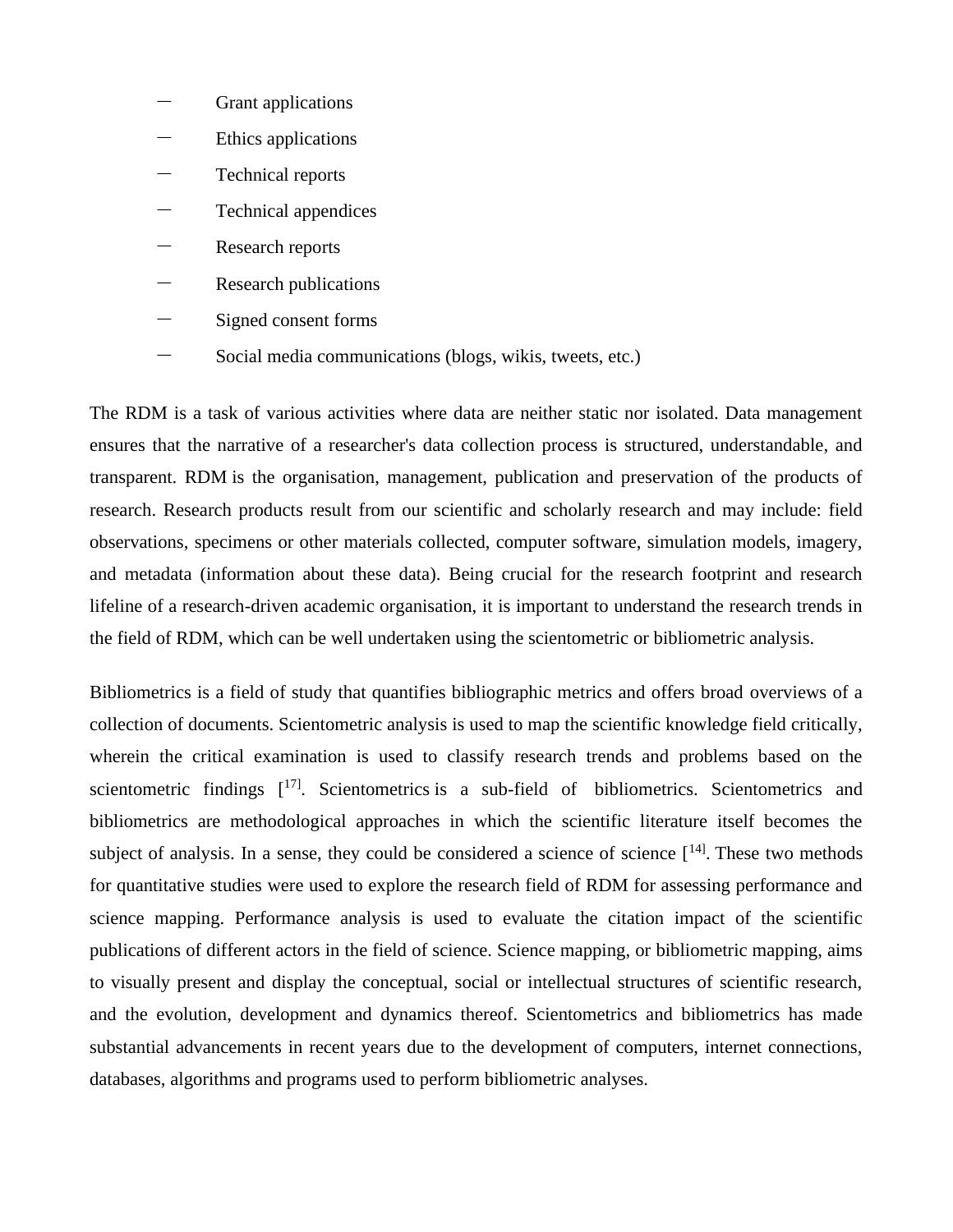#### **Literature review**

Palsdottin (2021) study data management literacy activities in the Arts, Technology, and Social Science disciplines. The ultimate aim of the study was to look into the management of research data activities and the sharing of research data habits among academics and doctoral students at the University of Iceland. A Lime Survey was used to gather data for the research, which was based on a quantitative study. The overall response rate was 18%, with graduate students receiving a response rate of 24 percent and academic researchers receiving a response rate of 15%. Most participants were confused about DMPs, servers, metadata requirements, and study data was the most common practice, according to the findings. Data management was also not a common practice in any discipline, according to the report. Respondents were keeping data on their own computers for a long time. The study also found that participants had a poor understanding of research data literacy. The need for training assistance was demonstrated by the respondents. The findings showed that researchers' knowledge and understanding of the value of data management approaches needed to be strengthened immediately.

Lefebvre, Bakhtiari and Spruit (2020) explored challenges when implementing RDM. The study explored the technical and organizational challenges faced during the RDM planning stage, in particular during the grant submission process. The study was focused on primary data, and an explanatory case analysis was conducted in the Netherlands to gather evidence. Data were collected using semi-structured interviews face-to-face or Skype. The interviews were recorded, transcribed and analyzed from NVivo software (version 12.5). Results found in 3 main categories i.e., the grant application process, the quality of data management plans and challenges of Research DMP. Study noticed various grant application systems of various method forms, and researchers were unable to initiate a project until DMP was accepted by the grant application process. Study concluded with a complex task about soundness and effectiveness to generate reusable data. there was need to provide proper guidelines to researchers on FAIR Principles, DMP etc.

 Zhang and Eichmann-Kalwara (2019) used the Scopus database to conduct a bibliometric analysis on RDM. The aim of the study was to explore and interpret the intellectual structure and progression of the current RDM literature using visual perception. The analysis used bibliometric techniques and a visualisation method (CiteSpace) to classify and analyse the trends of scholarly publications about RDM, which were focused on research questions. The bulk of the RDM literature was released after 2002, according to the findings. Within this interdisciplinary area, major research clusters include "Science Collaboration,""research support service," and "data literacy," with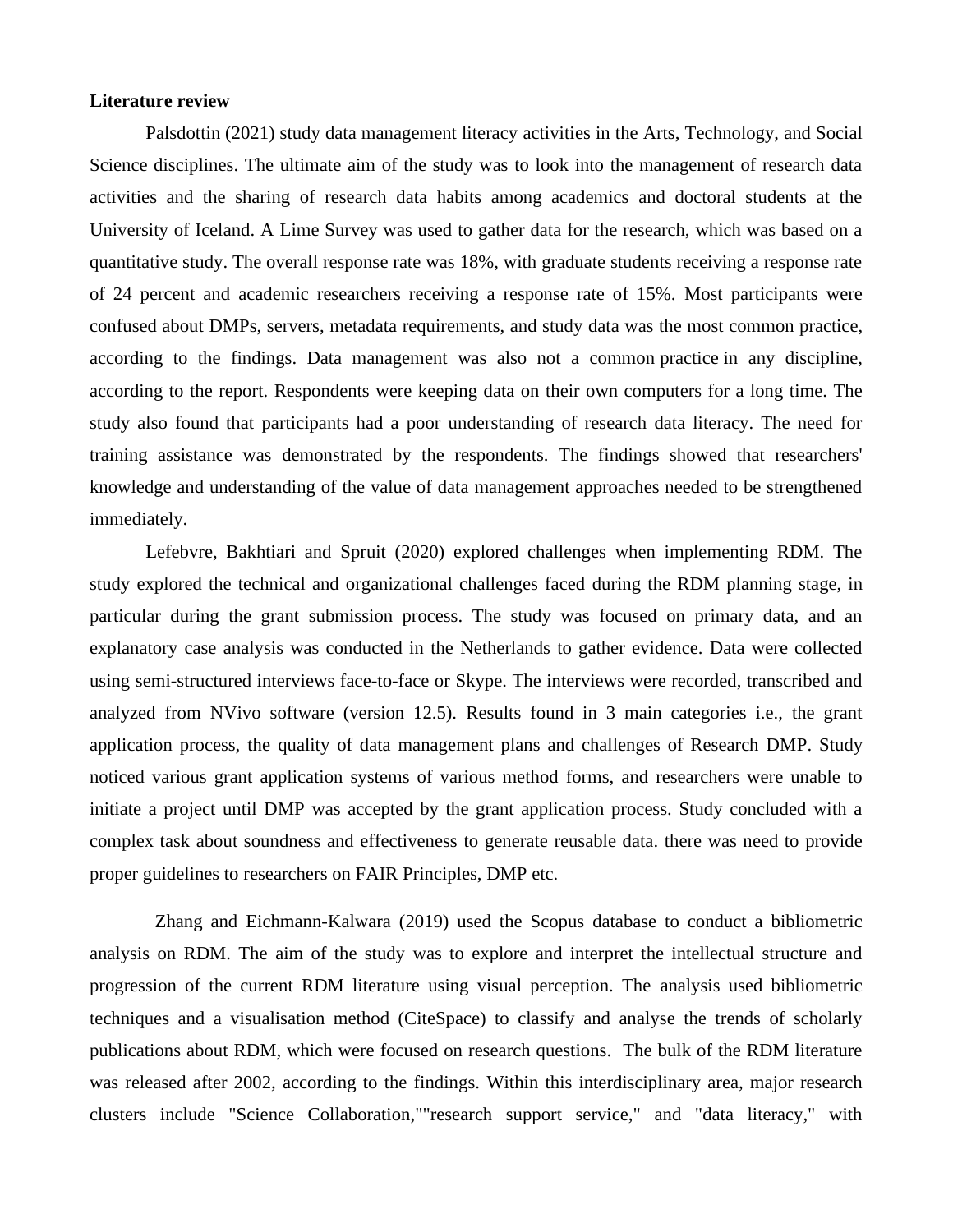"scientific collaboration" being the most involved. In the RDM literature, terms like "digital curation" and "information processing" appeared frequently. Several particular topics, such as "digital library, "big data," and "data sharing," also saw a substantial rise. The study concluded that the increasing trend of RDM literature would aid researchers in better understanding this rapidly changing environment, identifying research patterns and gaps, and improving capabilities across various fields.

Prado (2016) conducted a bibliometric study involving various information fields on multivariate analysis of credit risk and bankruptcy research results (1968-2014). The study's aim was to find and explain how multivariate data analysis methods were used in credit risk and bankruptcy scenarios. Between 1968 and 2014, data was collected in publications indexed in Thomson Reuters' web of science database. The findings confirmed information from the literature and previous bibliometric reviews, as well as highlighting other indicators of the research field's construction and growth. The increased use of neural networks as a study object in publications had made them important since the 1990s. In journals and Web Science databases, this area tended to be multidisciplinary, encompassing fields such as business and economics, organizational analysis, management, mathematics, data processing, engineering, and statistics. Another important result was the rise in the number of publications on this subject following the 2008 financial crisis. According to the results, studies focused on neural networks have dominated since the 1990s. The research came to a conclusion of important findings and patterns.

Onyancha (2016) conducted a bibliometric study on open research data in Sub-Saharan Africa. The study's goal was to look into the current state of research data sharing among researchers in Sub-Saharan Africa (SSA) and around the world. An advanced search technique was used to retrieve data from the data citation index (DCI), which was limited to publication years between 2009 and 2014. The number of data records by country, organization, subject category, year of publication, and document form, as well as the number of citations, were calculated using the data. To assess the relationship between the data records and research papers, a spearman's correlation analysis was used. Just 20 countries in Sub-Saharan Africa (out of 50) created at least one data record in the DCI, with South Africa leading the way with 539 (61.39 %) records, followed by Kenya, Cameroon, and Ghana. In contrast to 1.4 % of the world's research papers, SSA contributes just 0.03 percent of the world's research results. The main contributors of research data were research institutions and universities, which mostly concentrated on Genetics and Heredity (61.3 %), Biochemistry and Molecular Biology  $(61.3 \%)$ , Agriculture  $(29.2 \%)$ , and Forestry  $(29.2 \%)$   $(27.3 \%)$ . The study data had earned fewer citations on average than the papers. According to the findings, the study reached on conclusion that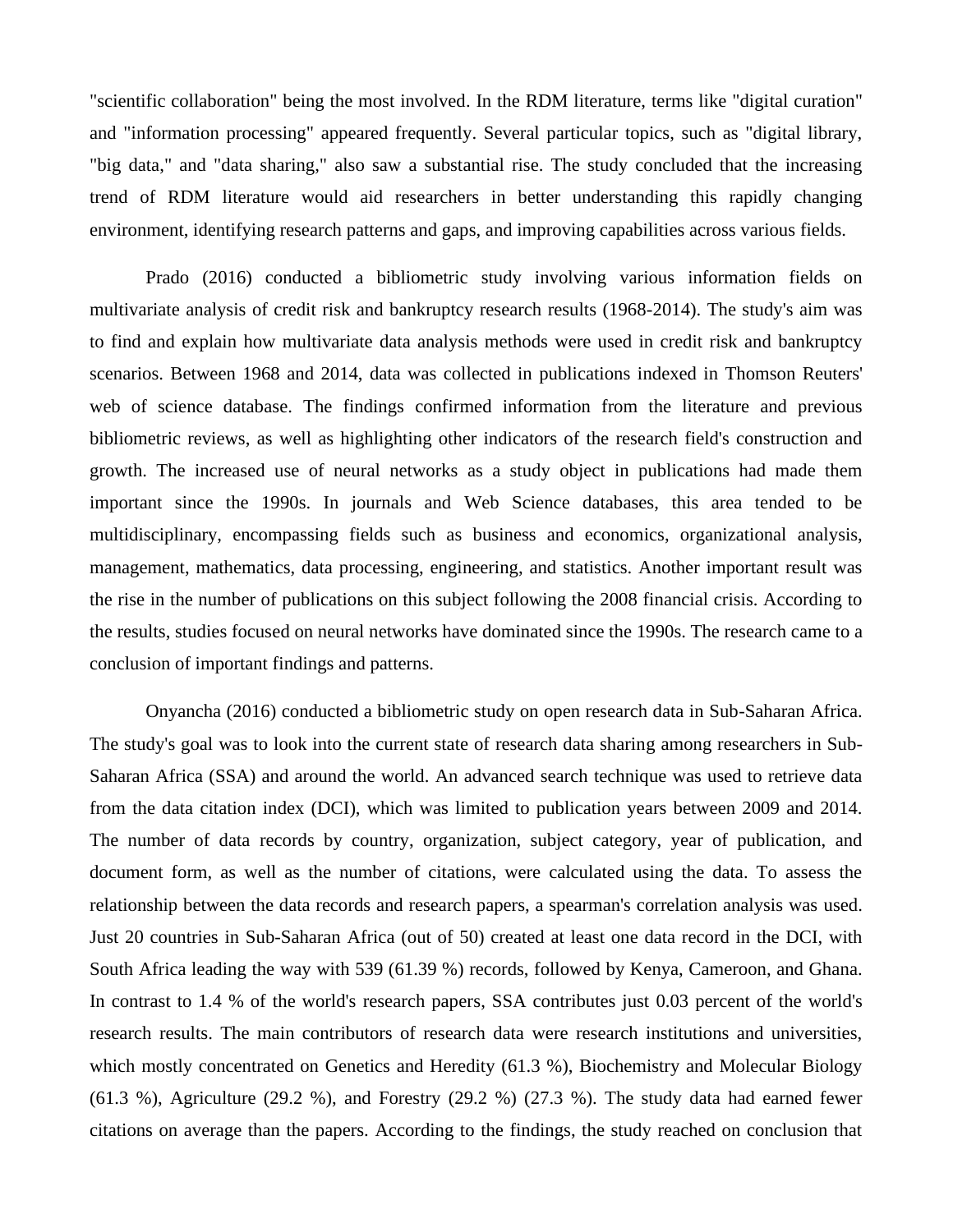correlational analysis of the data showed a strong association between data publication and research publications.

Corrall, Kennan and Afzal (2013) found emerging trends in library research support through bibliometrics and RDM Services. The aim of the study was to learn about libraries' changing roles in providing research support services, such as bibiometrics, RDM services, and future plans. A survey of 140 libraries in Australia, New Zealand, Ireland, and the United Kingdom was conducted using an online multiple-choice questionnaire to determine existing and expected programmes, target audiences, service constraints, and staff training needs. According to the report, the majority of respondents provided some sort of bibliometrics service. The most famous resources were bibliometrics training or literacy, citation reports, and research impact calculations. RDM services were also offered at a lower level in all countries, but at the highest level in the United Kingdom. Overall, the study found that differences in expertise, skills, and trust were major roadblocks, with nearly universal support for bibliometrics and, in particular, data management, being included in technical education and continuing development programmes. A majority of respondents offered or planned bibliometrics training, citation reports, and impact calculations, according to the study, but there were significant differences between countries. The majority expected to be involved in the future, especially in the areas of technology assistance, data deposit, and policy growth. According to the results, librarians need a multifaceted understanding of the research environment.

It can be observed from the review of literature on RDM, that to date studies on the evolution of RDM related research area from a global point of view on bibliometric or scientometric analysis over time are still insufficient. The present study on bibliometric or scientometric analysis of RDM literature from 1989 to 2021 using mathematical and statistical approaches, can be used to address this knowledge gap.

#### **Purpose of the study:**

The purpose of this study is to understand, from a bibliometric or scientometric perspective, the state of art of RDM research field from 1989-2021. Bibliometric analysis allows to evaluate developments in knowledge on a specific subject and assesses the scientific influence of researches and sources. The study attempts to analyze the interactions between scientific publications, research organizations, scientific sources, countries, researchers, keywords or terms. It will help to identify the past and current trends in the core areas of RDM; identify the relationships of keywords, countries, authors, and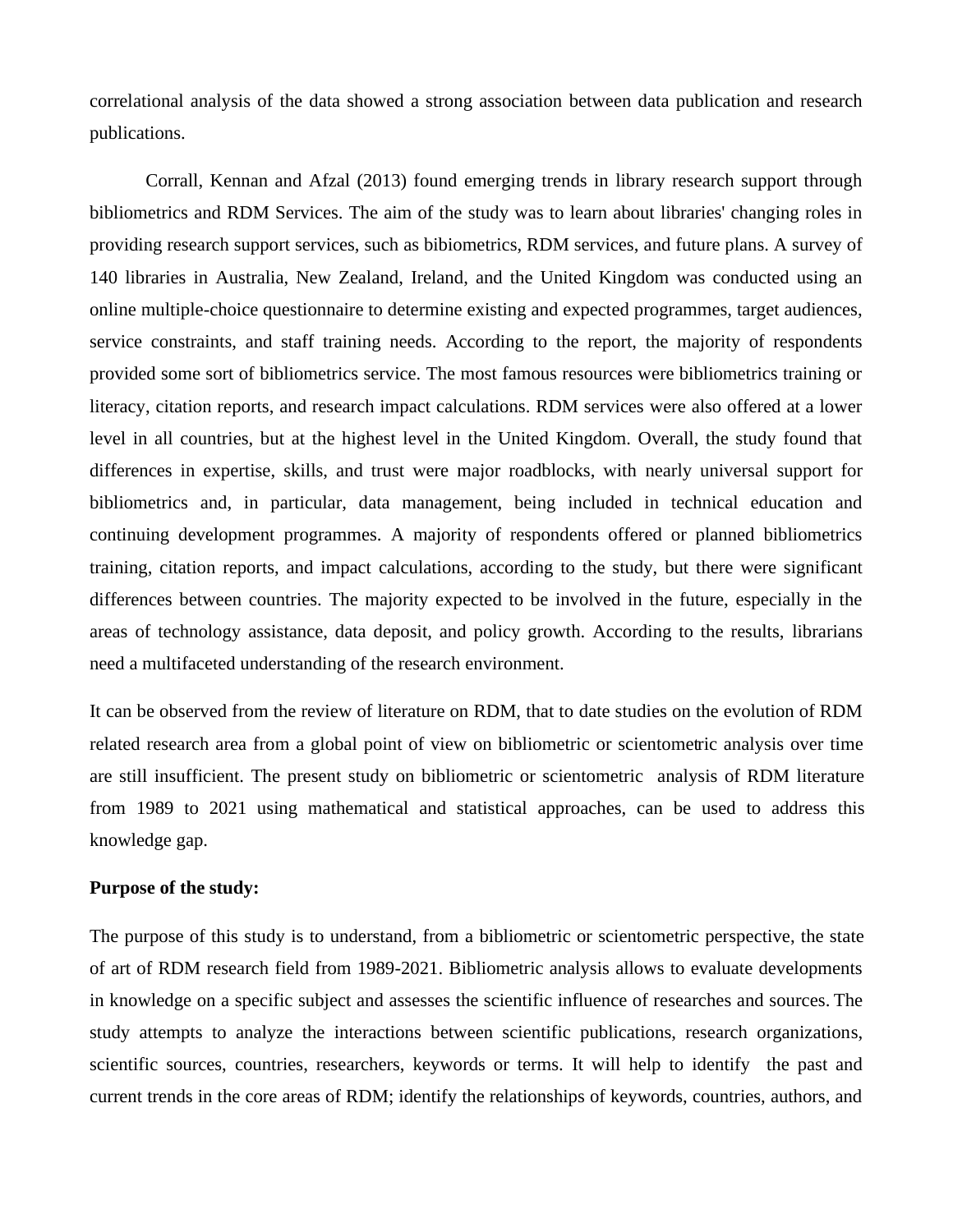sources through co-authorship, co-occurrence, citation, bibliographic coupling, and co-citation analysis reflecting upon the future directions of research on RDM.

#### **Objectives of the Study:**

The main objective of the study are given below:

- ◆ To analyze the year wise publications and growth trends in RDM.
- ◆ To analyze the highly productive authors, their number of publications, citations and h-Index and their co-authorship pattern.
- ◆ To analyze the most prolific countries and their Bibliographic coupling patterns.
- ◆ To identify the most popular sources in terms of publications and their co-citation pattern.
- ◆ To analyze the institutional productivity and their citation pattern.
- ◆ To analyze the co-occurrence pattern of all the keywords in RDM.

#### **Scope and Limitations**

The Scope of the present study is to evaluate the research outcomes of RDM literature from 1989- 2021.

The information is retrieved from the WoSCC database having the most stringent indexing policy thus generating lesser number of records as compared to Scopus or Google Scholar (GS).

#### **Material and Methods:**

This study attempts to "analyze and visualize the literature on the field of RDM employing the principles of science mapping. A map can be created based on a network that is already available, but it is also possible to first construct a network. VV can be used to construct networks of scientific publications, scientific journals, researchers, research organizations, countries, keywords, or terms. Items (a node or a vertex) in these networks can be connected by co-authorship, cooccurrence, citation, bibliographic coupling, or co-citation links. To construct a network, bibliographic database files (i.e., Web of Science, Scopus, Dimensions, and PubMed files) and reference manager files (i.e., RIS, EndNote, and RefWorks files) can be provided as input to VV. Alternatively, VV can download data through an API (i.e., Microsoft Academic API, Crossref API, Europe PMC API, and several others).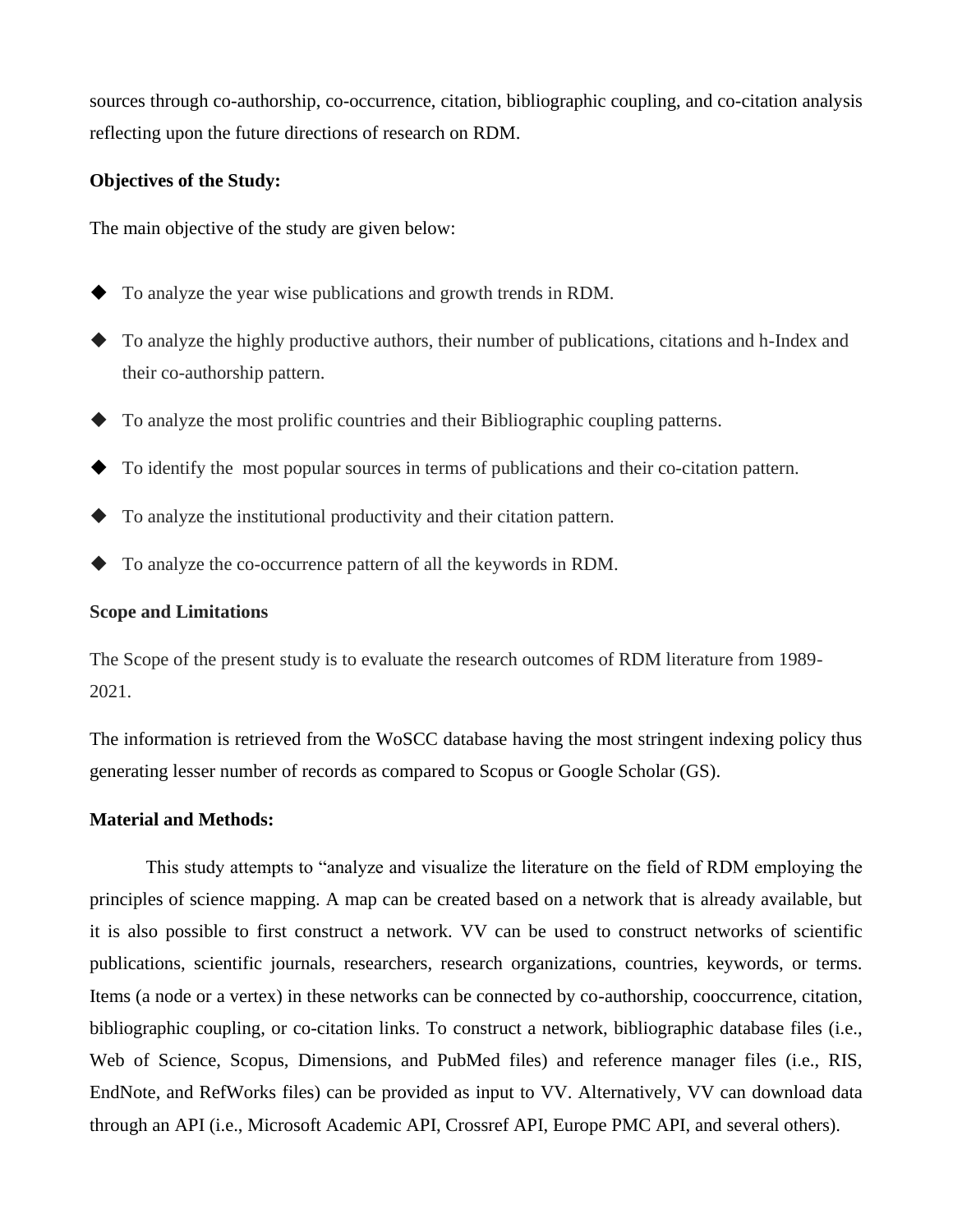Input data for this study were collected from the A/I and Citation database Web of Science Core Collection (WoSCC) in .txt file format from 1989 till march 2021. An advanced search was conducted for the retrieval of data i.e., Title Search TI= (("Research data management") OR ("Research data services") OR ("Research Data")) from the WoSCC database. A total 731 publications/records were retrieved. No limiters were applied in the retrieved results on the basis of type or language of documents. Retrieved data were exported (.txt) into a folder in batches, each having 500 records. the upper-limit of records that can be exported at a time. In order to process the exported results, they were merged into a single file using command line.

#### **Results and Discussions:**

#### **Analysis of Publication Distribution**

Figure 1. presents the annual publication distribution of research literature productivity on RDM. As seen in the figure, there is a growth in the number of documents published on RDM research area after 1997, peaking at 1999 with about 21 documents. Post this, a decline can be noted for several years (2000–2012), followed by surge which increased number of publications. In 2018, 72 documents were published related to RDM, becoming the highest year of productivity in the field of RDM equaling 2020 with same number of research. While in 2019 only 61 papers were authored and published.

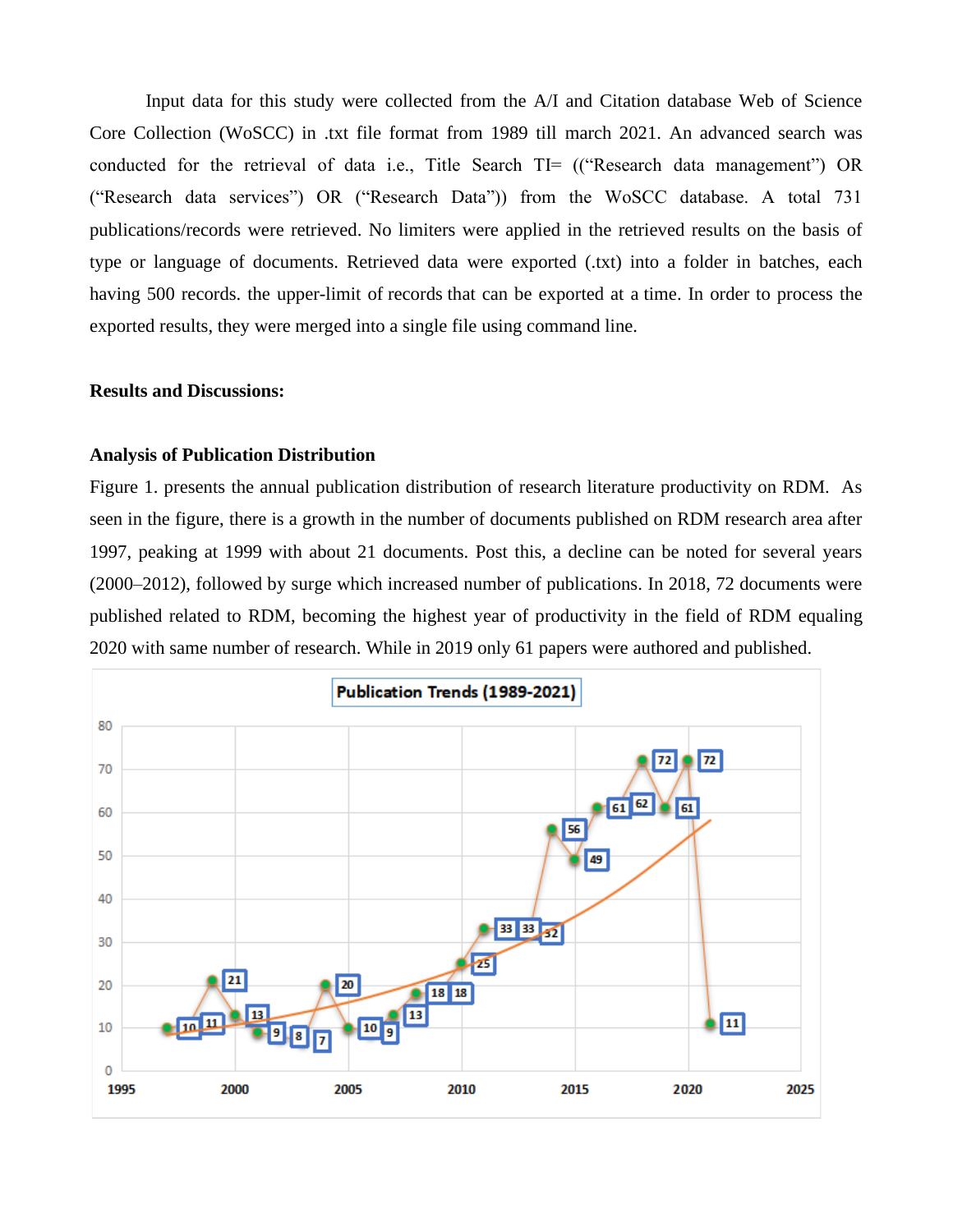#### **Fig 1**. Distribution of annual publications on RDM

#### **Most productive authors and their co-authorship analysis**

A total of 2325 authors have contributed in 797 publications. The authors are being ranked on the basis of the total publications, the total citations and h-index. Table.1 shows top 10 authors in the field of RDM from 1989 to march 2021. The author with the highest number of publications is Rafael Alexandrine-benavent (n=8, TC = 39 and h-index = 4). Susan bull and Andrew M. Cox are in the  $2<sup>nd</sup>$ and  $3<sup>rd</sup>$  positions (n = 6). Stephen pinfield spot the  $5<sup>th</sup>$  rank in author-productivity with 6 publications but is the highly influential with TC=161 and h-index of 26.83. Andrew M.Cox (TC=145) and Michael Parker (TC=124) (Ranked  $2<sup>nd</sup>$  and  $4<sup>th</sup>$  respectively as most productive authors according to citation). In the h-index, there are total three authors with value 6. First one's are Andrew M. Cox, Michael Parke and Stephen pinfield followed by Susan Bull with h-index of 5. The core authors primarily are from the England, Spain and USA suggesting that the dominant authors are from prolific countries and organizations.

| SN             | Author                              | Country | Number of   | Total   | Average  | Average  | h-index        | Total link |
|----------------|-------------------------------------|---------|-------------|---------|----------|----------|----------------|------------|
|                |                                     |         | Publication | Citatio | citation | Pub.Year |                | strength   |
|                |                                     |         | s(n)        | ns      | per pub. | (APY)    |                | (TLS)      |
|                |                                     |         |             | (TC)    | (CPP)    |          |                |            |
| $\mathbf{1}$   | Rafael<br>Alexandrine-<br>benavent, | Spain   | 8           | 39      | 4.875    | 2015.88  | $\overline{4}$ | 51         |
| $\overline{2}$ | Susan Bull                          | England | 6           | 124     | 20.6     | 2015.50  | 5              | 119        |
| 3              | Andrew M.<br>Cox.                   | England | 6           | 145     | 24.16    | 2016.83  | 6              | 53         |
| $\overline{4}$ | Michael Parker                      | England | 6           | 124     | 20.66    | 2015.50  | 6              | 119        |
| 5              | Stephen                             | England | 6           | 161     | 26.83    | 2015.83  | 6              | 50         |

**Table**.1 The top 10 authors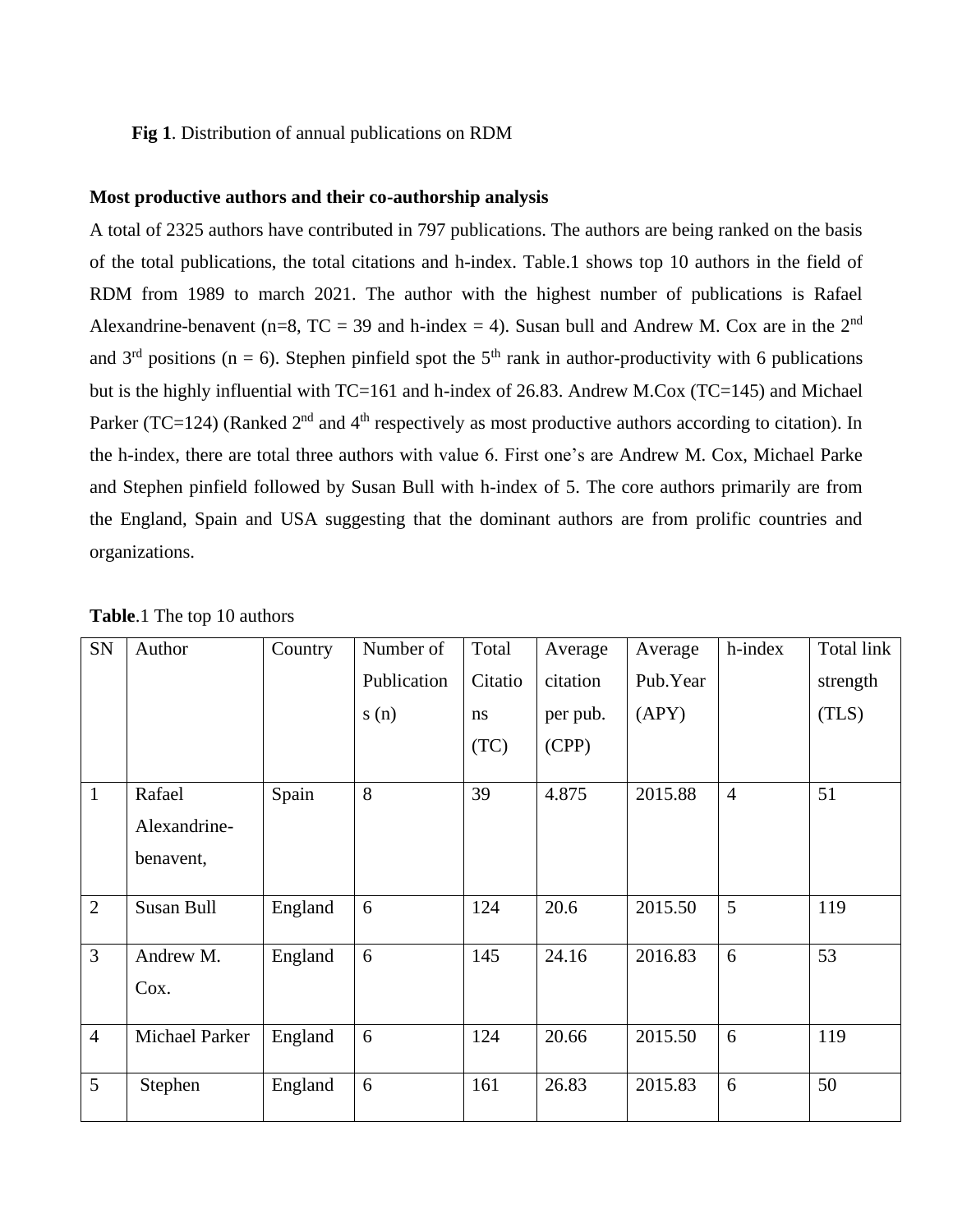|                | Pinfield          |            |                |    |      |         |                |                |
|----------------|-------------------|------------|----------------|----|------|---------|----------------|----------------|
| 6              | Fernanda Peset    | Spain      | 5              | 18 | 3.6  | 2014.80 | 3              | 20             |
| $\overline{7}$ | David E.<br>Cohen | <b>USA</b> | $\overline{4}$ | 17 | 4.25 | 2016    | 3              | $\overline{0}$ |
| 8              | Felix Engel       | Germany    | $\overline{4}$ | 5  | 1.25 | 2017.75 | $\overline{2}$ | $\overline{4}$ |
| 9              | Rajiv Jalan,      | Spain      | $\overline{4}$ | 17 | 4.25 | 2016    | 3              | $\overline{0}$ |
| 10             | Vicki Marsh       | Keney      | $\overline{4}$ | 72 | 18   | 2015.75 | 3              | 54             |

Figure 2. shows the co-authorship pattern amongst the authors in RDM is examined with VV. The circle size shows the volume of publications of an author. The curved connections represent cooperation between authors. The colour scales indicate the collaboration clusters. The minimum number of documents of an author has been established on one publication. Of the 2325 authors, 2325 meet the thresholds. For each of the 2325 authors, the total strength of the co-authorship links with other authors has been calculated. Some of them are not connected to the other ones, so they are not shown on the graphic. After excluding unconnected authors, the remaining 32 authors are included for the visualization map. From the visualization map, there are four clusters identified. Cluster 1. Red Cluster 2. Green, Cluster 3. Blue, and Cluster 4. Yellow. All the clusters are connected with each other. Cluster yellow has more links with the cluster green and blue as compare to Red which means that the yellow, blue and green clusters have more closeness or connected with each other. As seen in the fig 3b. it is observed from the map that cluster yellow includes most productive or influential authors that shows Susan bull and Michael parker who are collaborated more closely. The largest nodes are of Susan bull and Michael parker with 119 TLS, each and Vicki Marsh with 54 TLS.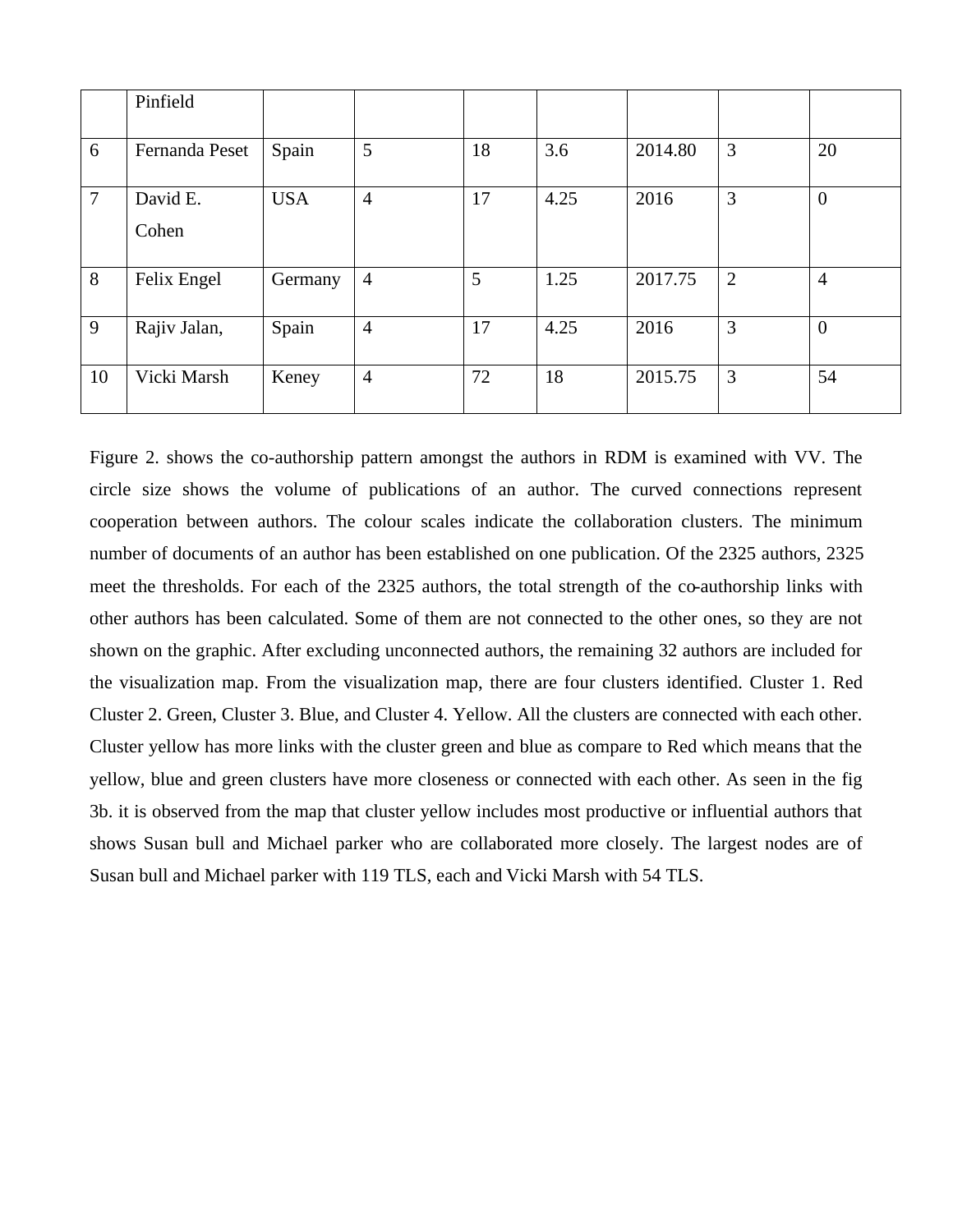

 **Fig 2**. The co-authorship network of Authors by VV (network visualization)

### **Leading Countries and their bibliographic coupling analysis**

A total of 69 countries have participated in the 797 publication on RDM literature. The countries are being ranked on the basis of the total number of publications produced by the country. Table 2. shows the top 10 countries in the field of RDM from 1989 to march 2021. The highest number of documents are produced by USA ( $n=290$ ) ranked 1st in the most productive countries. England ( $n=107$ ) ranked  $2<sup>nd</sup>$ followed by Germany ( $n= 88$ ), Australia ( $n=40$ ) and Netherlands ( $n= 34$ ) are the most productive countries.

| <b>Table 2.</b> The top 10 leading countries |  |  |
|----------------------------------------------|--|--|
|----------------------------------------------|--|--|

| <b>SN</b>      | Country    | Number of<br>Publications (n) | Total link<br>strength<br>(TLS) | Total<br><b>Citations</b><br>(TC) | Avg.<br>citation<br>(AC) | Avg. Pub<br>Year<br>(APY) |
|----------------|------------|-------------------------------|---------------------------------|-----------------------------------|--------------------------|---------------------------|
| 1              | <b>USA</b> | 290                           | 277                             | 4258                              | 14.68                    | 2011.71                   |
| $\overline{2}$ | England    | 107                           | 231                             | 1727                              | 16.14                    | 2014.09                   |
| 3              | Germany    | 88                            | 53                              | 2461                              | 27.96                    | 2015.65                   |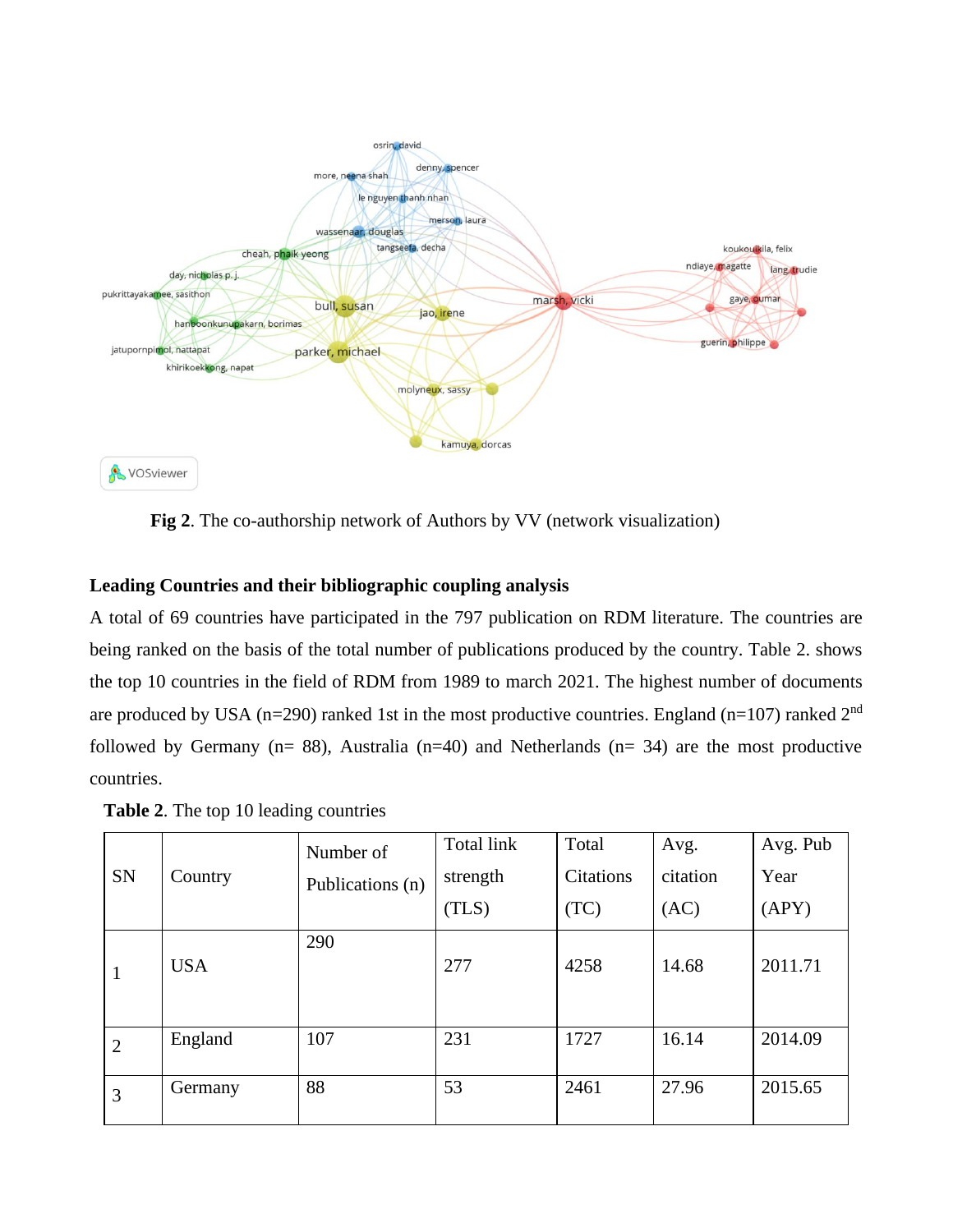| 4      | Australia   | 40 | 83 | 633 | 15.82 | 2015.40 |
|--------|-------------|----|----|-----|-------|---------|
| 5      | Netherlands | 34 | 41 | 525 | 15.44 | 2015.18 |
| 6      | Canada      | 31 | 51 | 468 | 15.09 | 2013.62 |
| $\tau$ | Spain       | 24 | 45 | 218 | 9.08  | 201.78  |
| 8      | France      | 21 | 23 | 111 | 5.2   | 2014.62 |
| 9      | Switzerland | 18 | 43 | 82  | 4.55  | 2015.61 |
| 10     | Italy       | 13 | 15 | 119 | 9.15  | 2016.25 |

Figure 3. shows the bibliographic coupling network of countries. The bibliographic coupling pattern of countries is examined with VV. The circle size shows the volume of countries with publication. The curved connections represent cooperation between countries. The color scales show the collaboration clusters. A country's minimum number of publications was 5. Of the 69 countries, 25 met the threshold. For all of the countries, the number of publications, the number of citations, and total link strength were calculated. The countries with the greatest total link strengths were selected. USA is on number one place (n=290; TC=4258; TLS=277). For the other countries, the first numbers stand for the number of publications, the second one is the number of citations, and the third ones are the total link strengths. The other countries are; England (n=107; TC=1727; TLS=231), Germany (n=88; TC=2461; TLS=53), Australia (n=40; TC=633; TLS=83), Netherlands (n=34; TC=525; TLS=41), Canada (n=31; TC=468; TLS=51), Spain (n=24; TC=218; TLS=45), France (n=21; TC=111; TLS=23), Switzerland (n=18; TC=82; TLS=43), and Italy (n=13; TC=119; TLS=15).

Figure 3. shows four different color of clusters that are more frequently linked with each other. The Cluster.1(Red) composed of Austria, Brazil, Germany, Italy, Japan, Netherlands, People of China, Poland South Korea, and Spain. The Cluster.2 (Green) composed of England, India, Kenya, Russia, South Africa, and Sweden. The Cluster.3 (Blue) composed of Belgium, France, Greece and Switzerland. The Cluster.4 (Yellow) composed of Australia, Canada, Scotland and USA. The countries in the same clusters cite each other more frequently.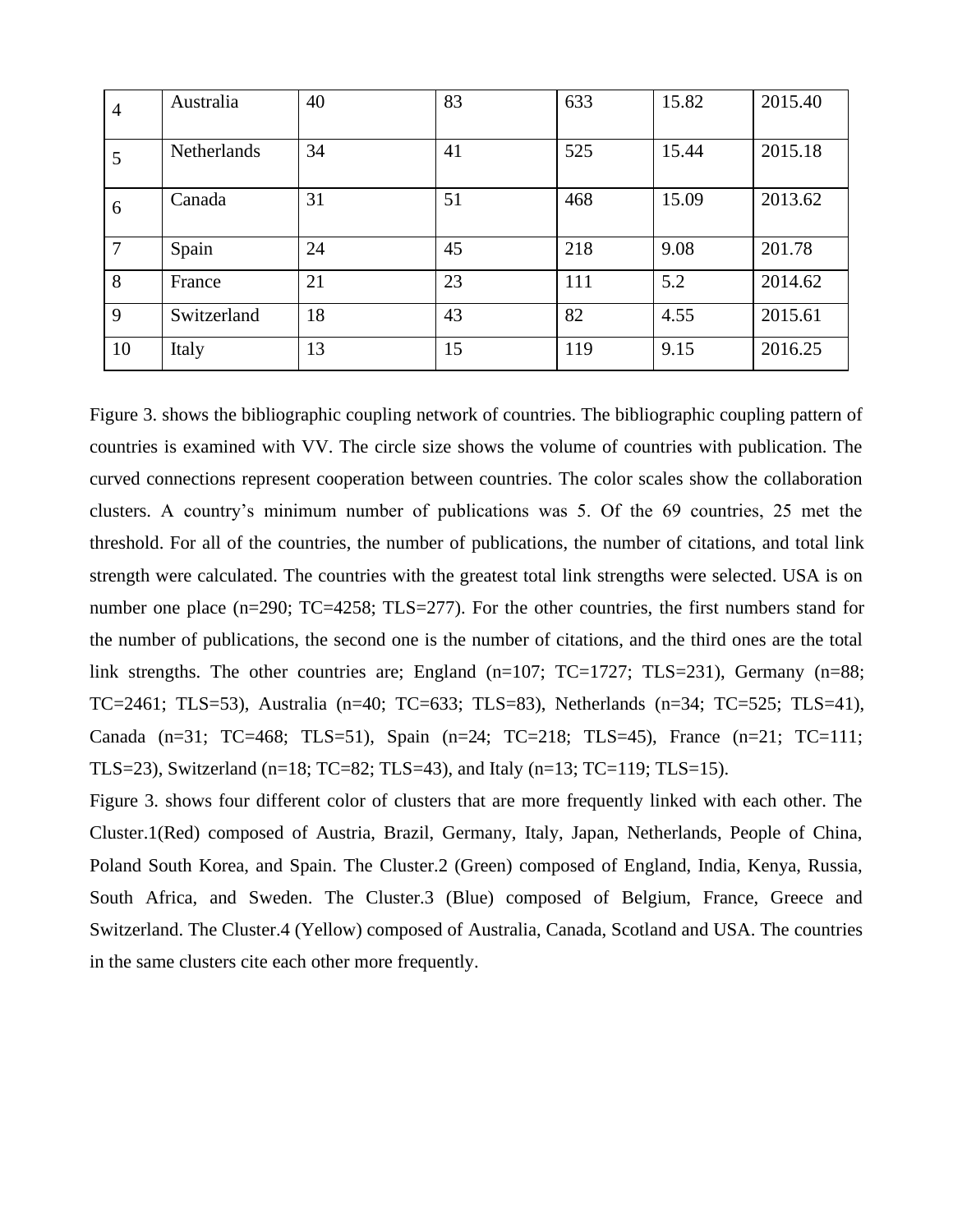

 **Fig.3** Bibliographic coupling network of leading countries by VV (network Visualization)

## **Leading Sources and their co-citation analysis**

A total of 479 Sources have published 731 publications on RDM literature. The Sources are being ranked on the basis of the total number of publications. Table 3 shows the top 10 Sources in the research area of RDM from 1989 to march 2021. The highest number of documents are published in Zeitschrift fur Bibliothekswesen und Bibliographie Journal (n=21) ranked 1st as the most productive journal published literature on RDM. PLOS One  $(n=20)$  ranked  $2<sup>nd</sup>$  followed by Journal of the American Medical Informatics Association (n=18), Lancet (n=11) and British Medical Journal (n= 8) publications.

|  |  | Table 3 Top 10 most productive Sources |  |
|--|--|----------------------------------------|--|
|--|--|----------------------------------------|--|

|           |         |         | Number of $\vert$ Total |                        | <b>TLS</b> | Avg.         | SJR- | $H -$ | Impact        |
|-----------|---------|---------|-------------------------|------------------------|------------|--------------|------|-------|---------------|
| <b>SN</b> | Sources | Country | Publicatio<br>ns(n)     | Citation   Total<br>ю. | link       | citati<br>on | 19   | index | factor-<br>20 |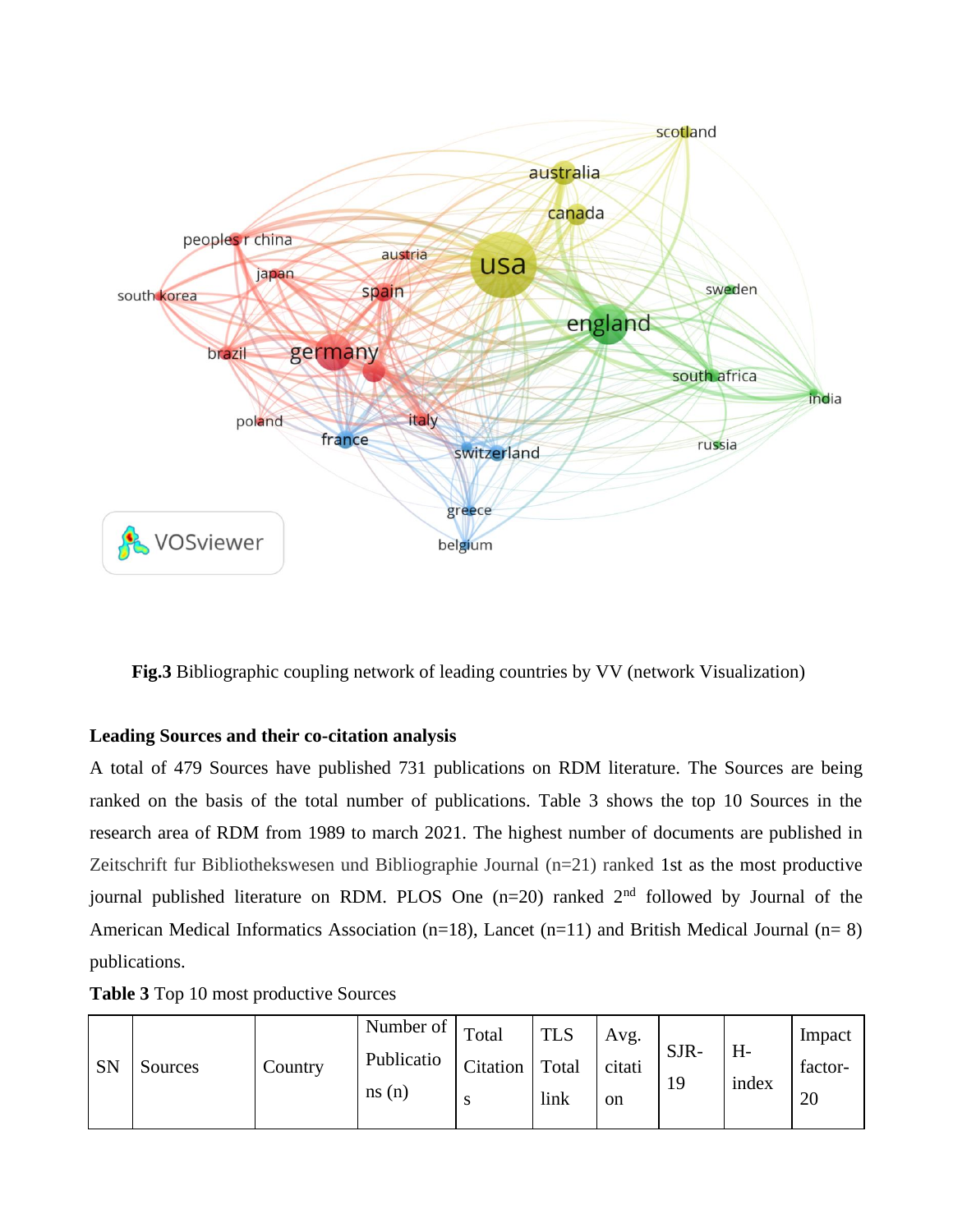|                |                                                                                       |                                   |    | (TC) | streng         |       |       |     |        |
|----------------|---------------------------------------------------------------------------------------|-----------------------------------|----|------|----------------|-------|-------|-----|--------|
|                |                                                                                       |                                   |    |      | th             |       |       |     |        |
|                |                                                                                       |                                   |    |      | (TLS)          |       |       |     |        |
|                |                                                                                       |                                   |    |      |                |       |       |     |        |
| $\mathbf{1}$   | Zeitschrift fur<br>Bibliotheksw<br>esen und<br>Bibliographie                          | Germany                           | 21 | 12   | $\mathfrak{Z}$ | 0.57  | 0.11  | 5   | 5.87   |
| $\overline{2}$ | PLoS One                                                                              | <b>USA</b>                        | 20 | 1011 | 34             | 50.55 | 1.02  | 300 | 2.740  |
| 3              | Journal of the<br>American<br>Medical<br>Informatics<br>Association                   | <b>US</b>                         | 18 | 346  | $\overline{4}$ | 19.22 | 1083  | 142 | 4.112  |
| $\overline{4}$ | Lancet                                                                                | <b>UK</b>                         | 11 | 505  | 21             | 45.9  | 14.55 | 747 | 60.392 |
| 5              | <b>British</b><br>medical<br>journal                                                  | UK                                | 8  | 45   | $\mathfrak{Z}$ | 5.62  | 2.05  | 412 | 30.223 |
| 6              | Journal of<br>academic<br>librarianship                                               | <b>UK</b>                         | 8  | 40   | $\mathfrak{S}$ | 5     | 1.17  | 55  | 1.235  |
| $\overline{7}$ | Program-<br>Electronic<br>library and<br>information<br>systems (Data<br>technologies | $\ensuremath{\mathrm{UK}}\xspace$ | 8  | 74   | 12             | 9.25  | 0.38  | 28  | 0.556  |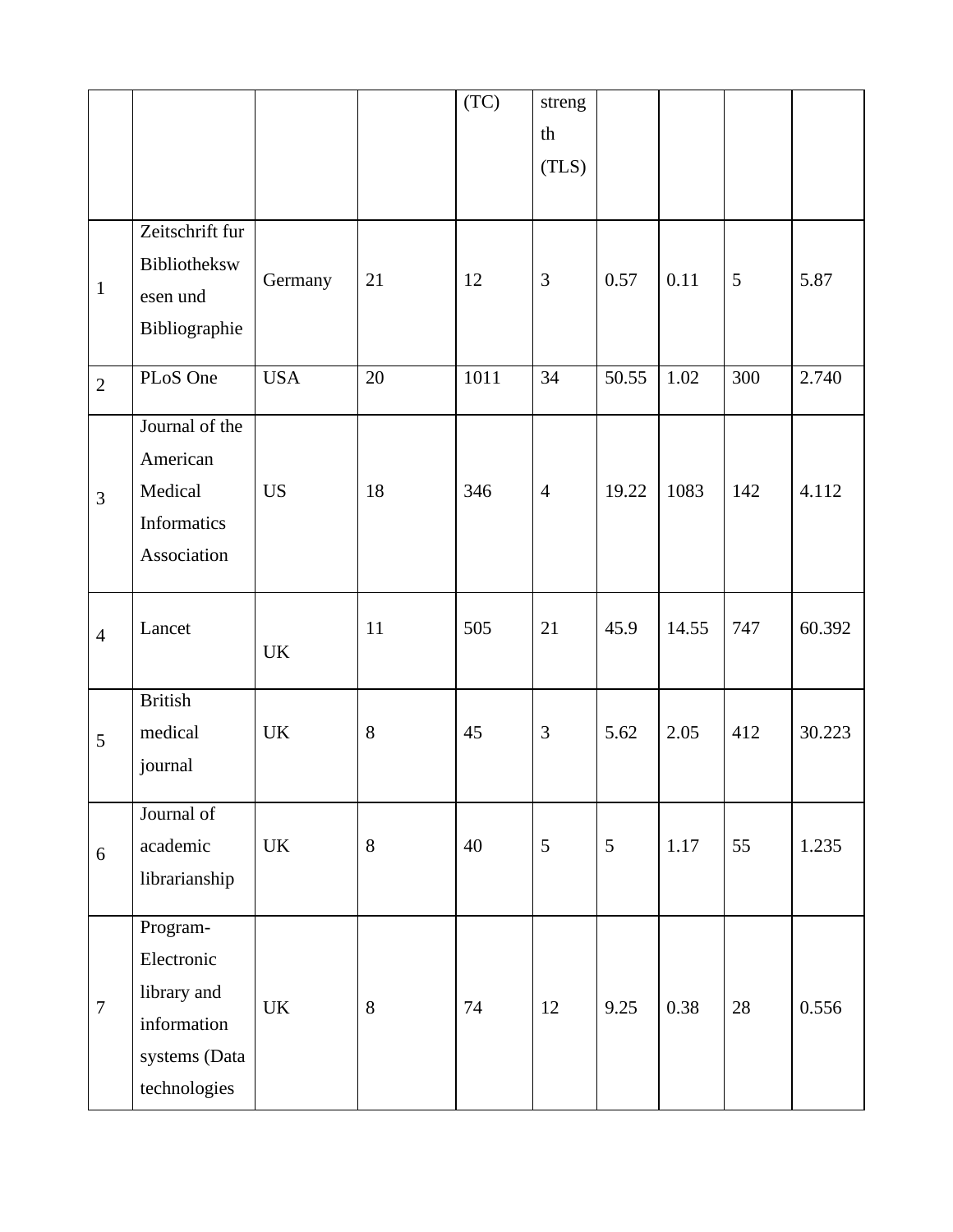|    | and<br>applications)                                                  |                 |                |     |              |       |      |     |        |
|----|-----------------------------------------------------------------------|-----------------|----------------|-----|--------------|-------|------|-----|--------|
| 8  | Journal of<br>Empirical<br>research on<br>human<br>research<br>ethics | <b>USA</b>      | $\overline{7}$ | 129 | 16           | 18.42 | 0.62 | 26  | 1.253  |
| 9  | Scientometric<br>S                                                    | Netherland<br>S | $\overline{7}$ | 95  | 10           | 13.57 | 1.21 | 106 | 2,8670 |
| 10 | <b>BM-british</b><br>medical<br>journal                               | <b>UK</b>       | 6              | 10  | $\mathbf{1}$ | 1.6   | 2.05 | 412 | 30.223 |

Figure 4. shows the co-citation network of cited-sources. The co citation pattern of cited sources is examined with VV. The circle size shows the volume of cited-sources with publication. The curved connections represent cooperation between circles (sources). The color scales show the citation clusters. The minimum number of citations of a source was 5. Of the 8119 sources 526 met the threshold. PLOS One is the most co-cited source (TC= 334; TLS=9707) followed by Nature TC= 147T; TLS=3437) followed by Science (TC=136; TLS=3794), Journal of the American Medical Informatics Association (TC=114; TLS=1683), New England Journal of Medicine (NEJM) (TC=114, TLS=2514). The sources in the same cluster cite each other more frequently. Cluster red shows top cited sources which are also citing each other more frequently.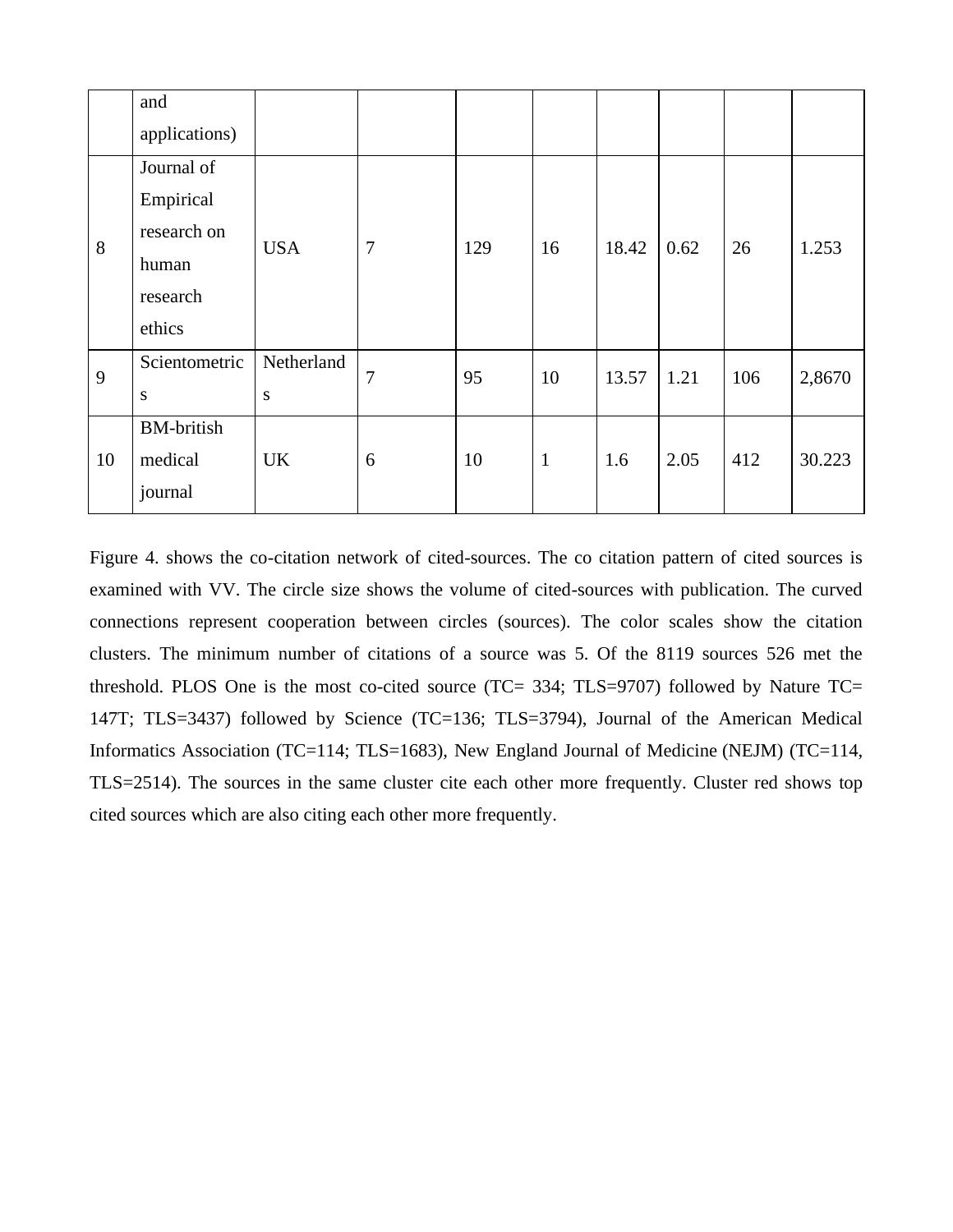

 **Fig.4** Co-citation analysis of cited- sources by VV (network visualization)

## **Organizations and their citation pattern**

A total of 954 organizations have participated in the 797 publication on RDM literature. The organizations are being ranked on the basis of the total number of publications. Table 4 shows the top ten organizations in the field of RDM from 1989 to march 2021. The highest number of documents are produced by The University of Sheffield (n=15) ranked 1st as the most productive organization. University Pittsburgh (n= 14) ranked  $2<sup>nd</sup>$  followed by University of Oxford (n=13), UCL (n=11) and Duke University (n=10).

| <b>SN</b> | <b>Organization</b>        | Country    | <b>Docume</b><br>nts | <b>TLS</b> | <b>Citations</b> | Avg.<br><b>Citations</b> | Avg.Pub<br>Year |
|-----------|----------------------------|------------|----------------------|------------|------------------|--------------------------|-----------------|
|           | University of<br>Sheffield | UK         | 15                   | 33         | 291              | 19.4                     | 2016.13         |
|           | University                 | <b>USA</b> | 14                   | 52         | 625              | 44.64                    | 2011.64         |

**Table 4**. The top 10 Organizations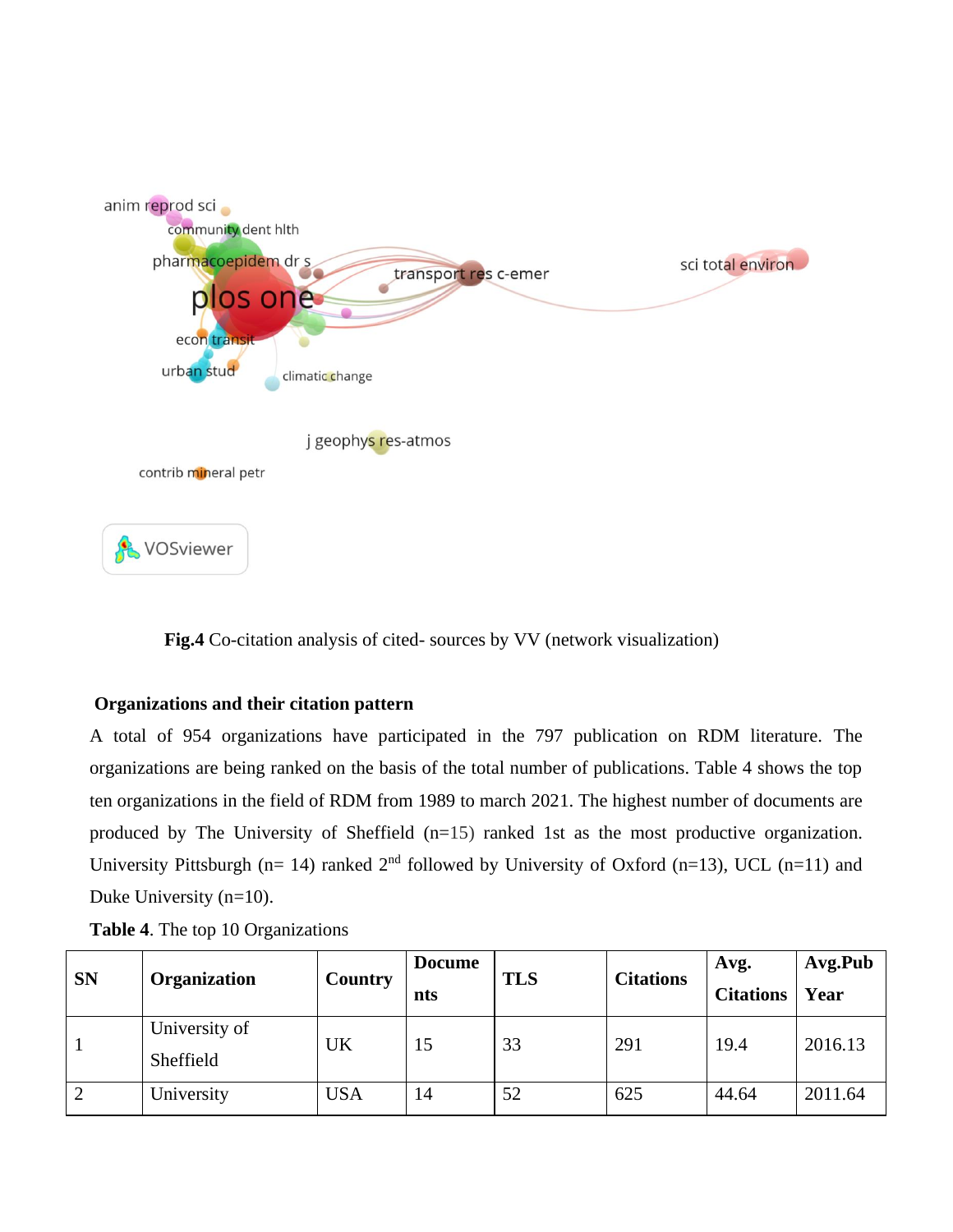|                | Pittsburgh                                 |            |    |                |     |       |         |
|----------------|--------------------------------------------|------------|----|----------------|-----|-------|---------|
| 3              | University of oxford                       | <b>UK</b>  | 13 | 37             | 457 | 35.15 | 2016.38 |
| $\overline{4}$ | <b>UCL</b>                                 | <b>UK</b>  | 11 | 16             | 136 | 12.36 | 2010.36 |
| 5              | Duke university                            | <b>USA</b> | 10 | 6              | 215 | 21.5  | 2012.80 |
| 6              | Stanford univ                              | <b>USA</b> | 9  | 13             | 230 | 25.5  | 2014.33 |
| 7              | <b>UPV University</b><br>Politecn Valencia | Spain      | 9  | 32             | 80  | 8.8   | 2014.44 |
| 8              | University Valencia                        | Spain      | 9  | 35             | 41  | 4.5   | 2015.56 |
| 9              | University<br>Washington                   | <b>USA</b> | 9  | $\overline{4}$ | 241 | 26.7  | 2006.89 |
| 10             | Columbia University                        | <b>USA</b> | 8  | 7              | 159 | 19.8  | 2014.38 |

Figure 5. shows the citation network of organizations. The citation pattern of organizations is examined with VV. The circle size shows the volume of organizations with publication. The curved connections represent cooperation between organizations. The color scales show the citation clusters. The minimum number of citations of an organization was 5. Of the 944 organizations 33 met the threshold. The University of Pittsburgh (TC= 625; TLS=52) is the most cited organization followed by University of Oxford (TC=457; TLS= 37), University of Sheffield (TC=291; TLS=33) University of Washington (TC=241; TLS=4).

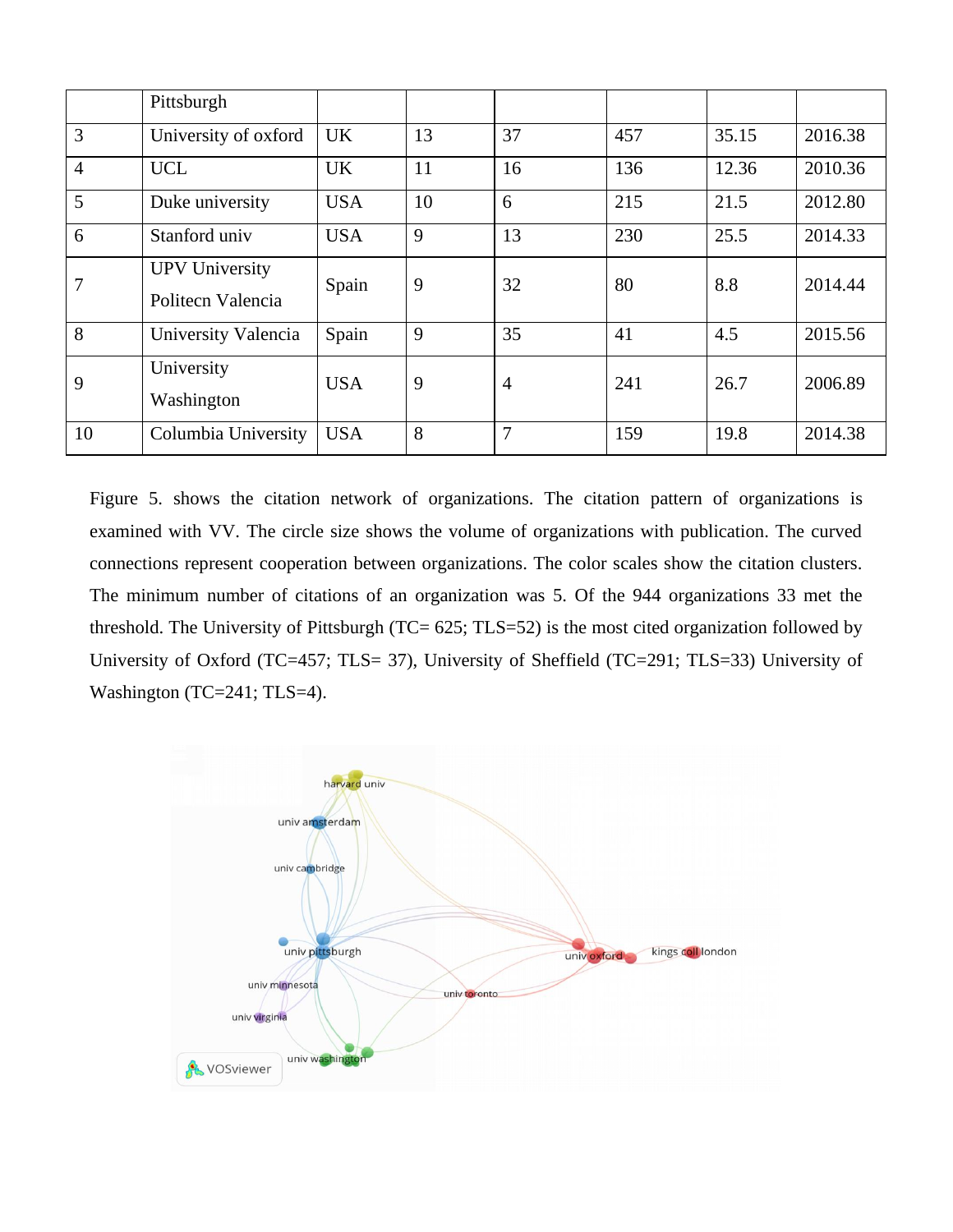#### **Fig 5.** Citation network of organization by VV (network visualization)

#### **Mapping of All keywords Occurrences:**

A total of 1906 keywords were retrieved from 791 documents, minimum number of occurrences of keyword is 5 out of which, 64 met the threshold. The network visualization map shows the cooccurrence relations of all the keywords (**Figure 6**). The size of the circle indicates the occurrence of keywords. The curved connections represent cooperation between circles (keywords). The color scales show the collaboration clusters. The high frequency keywords are concentrated in 6 clusters.



 **Fig.6 Co**-occurrence analysis of all the keywords by VV (network Visualization)

**Cluster 1. (Red) cluster** represents the Data Management Plan (DMP) DMP i.e., the initial stage of RDM during research. It is the activity of planning regarding how data will be managed by responsible personnel. The activity includes agreement, schedule, preservation, ethics etc. The other most frequent keyword in this cluster is care, data, database, experiences, health, internet, issues, network, research, research ethics, research methods, social media, support, system, trial and trials.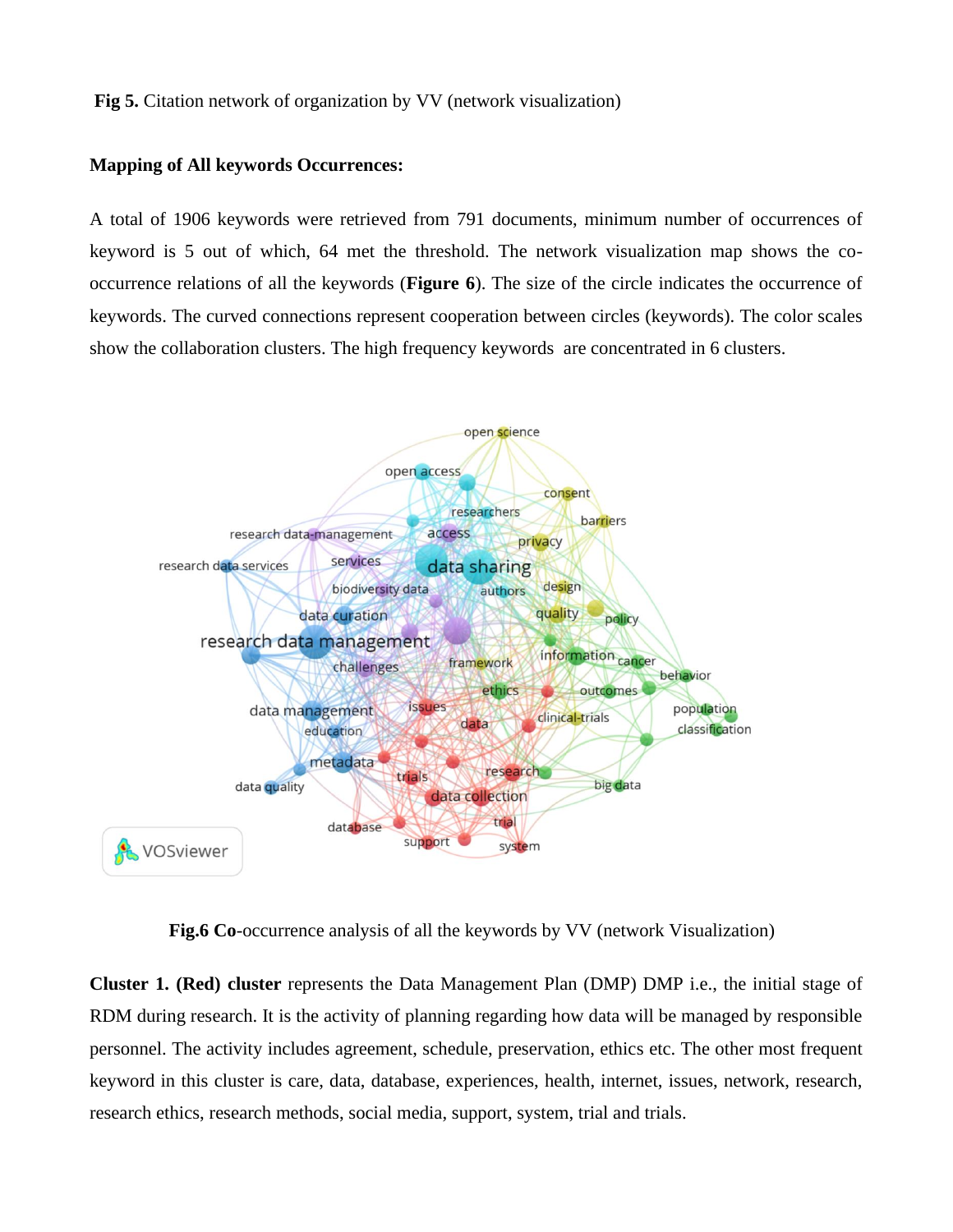**Cluster 2. (Gree**n) cluster represent the Data Management (DM) approach that shows the behavior of DM activity. DM is an activity of different kind of stages of research data lifecycle, that starts form the DMP followed by data collection, preservation, modification and sharing. The most frequently used keyword in the cluster is information followed by behavior, big data, cancer, classification, ethics, impact, metanalysis, outcomes, performance, policy, population, prevalence, and risk.

**Cluster 3**. **(Blue) shows** Data Literacy and Lifecycle approach. It is the ability to understand, synthesized and doable activity to manage research data during different stages of research data lifecycle. The most used keyword in the cluster is research data management followed by other keywords like academic libraries, data curation, data management, data quality, education, metadata, research data services and training.

**Cluster 4. (Yellow)** represents the privacy and quality of data. It is a critical stage of RDM to collect qualitative data with a high level of authenticity and to protect the legal privacy of data if it appears to be harmful. Whereas most frequently used keyword in the cluster is privacy and quality followed by other keywords such as: barriers, clinical-trails, consent, design, framework, informatics and open science.

**Cluster 5. (Purple)** represents the data science and literacy. It is scientific field that ensures and derived knowledge from both structured and unstructured data. The most frequently used keyword in the cluster is science followed by followed by other keywords such as: access, biodiversity data, challenges, Sources, knowledge, research data management, science and services.

**Cluster 6**. **(Turquoise)** represents the about the data preservation options and sharing. It is the act of exchanging data between owners and others under the terms of a legal agreement that guarantees privacy and authenticity. The most occurrence keyword in the cluster is data sharing. The other keywords included are authors, institutional repositories, open access, open data, research data, researchers.

The most frequently occurred keywords each with frequency, average publication year and total link strength are Data sharing (38;2016.92;91), Research data management (36;2017.08;60), Research data (35;2015.74), Science (25;2016.16;62) and Metadata (15;2017.53;31). The average published year of these keywords, including data management (14), data collection (13), access (12) and data curation (12) and academic libraries (11) is between 2014-2018. However, in the recent years, an increasing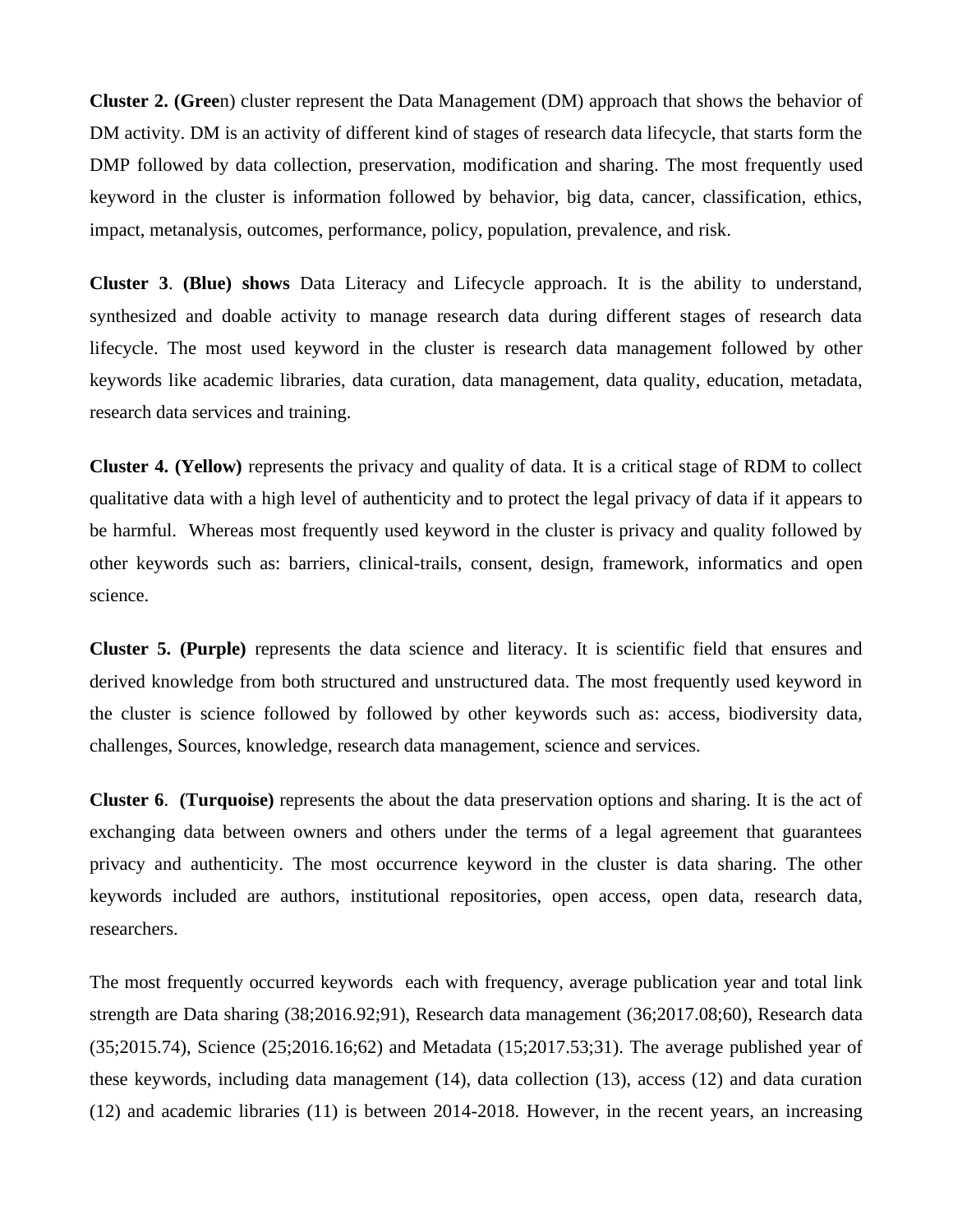number of researchers have given attention to research data management, social media and open data, training and social media topics indicating that these topics will be the focus of future research.

#### **Conclusion**

In this study, we have presented the visualization and science mapping analysis of RDM literature. The data were collected from the WOS database and VV software was used to analyze the data. The study includes the science mapping analysis of the publication trends, most productive authors, institutions, journals, countries. This study analyzes and visualize the co-authorship network analysis of authors, bibliographic coupling analysis of countries, co-citation analysis of sources, citation analysis of organizations and the Keyword analysis of all the keywords, network visualization or maps. The result indicates an increase in publication trends, especially from 2018. In terms of most productive author Rafael Alexandrine-benavent is the most prolific author and USA is the most productive country published on RDM. The most influential journal is the Zeitschrift fur Bibliothekswesen und Bibliographie .The University of Sheffield is the leading institution in the research area of RDM. The co-authorship analysis of authors shows that Susan bull and Michael parker who are collaborated more closely. The bibliographic coupling analysis of countries shows USA has more connection with Australia, Canada and England. PLOS One is the most co-cited source followed by Nature and Science. Keyword analysis indicated that keywords that are more frequently co-occurred in the area of RDM are data sharing, research data management, research data, science and metadata.

From the above results, we have obtained useful information on the literature of RDM through science mapping analysis. The study takes a broad look of RDM as a whole, addressing all of the topics that make up this research issue. RDM is a field that experienced significant growth after 1997, peaking in 1999. It has uses in a variety of fields, including medical sciences, banking, and defence etc. RDM makes research outputs more visible, supports fresh ideas, discoveries, speedier collaborations, and maintains the value of data, therefore the finding could be useful for researchers.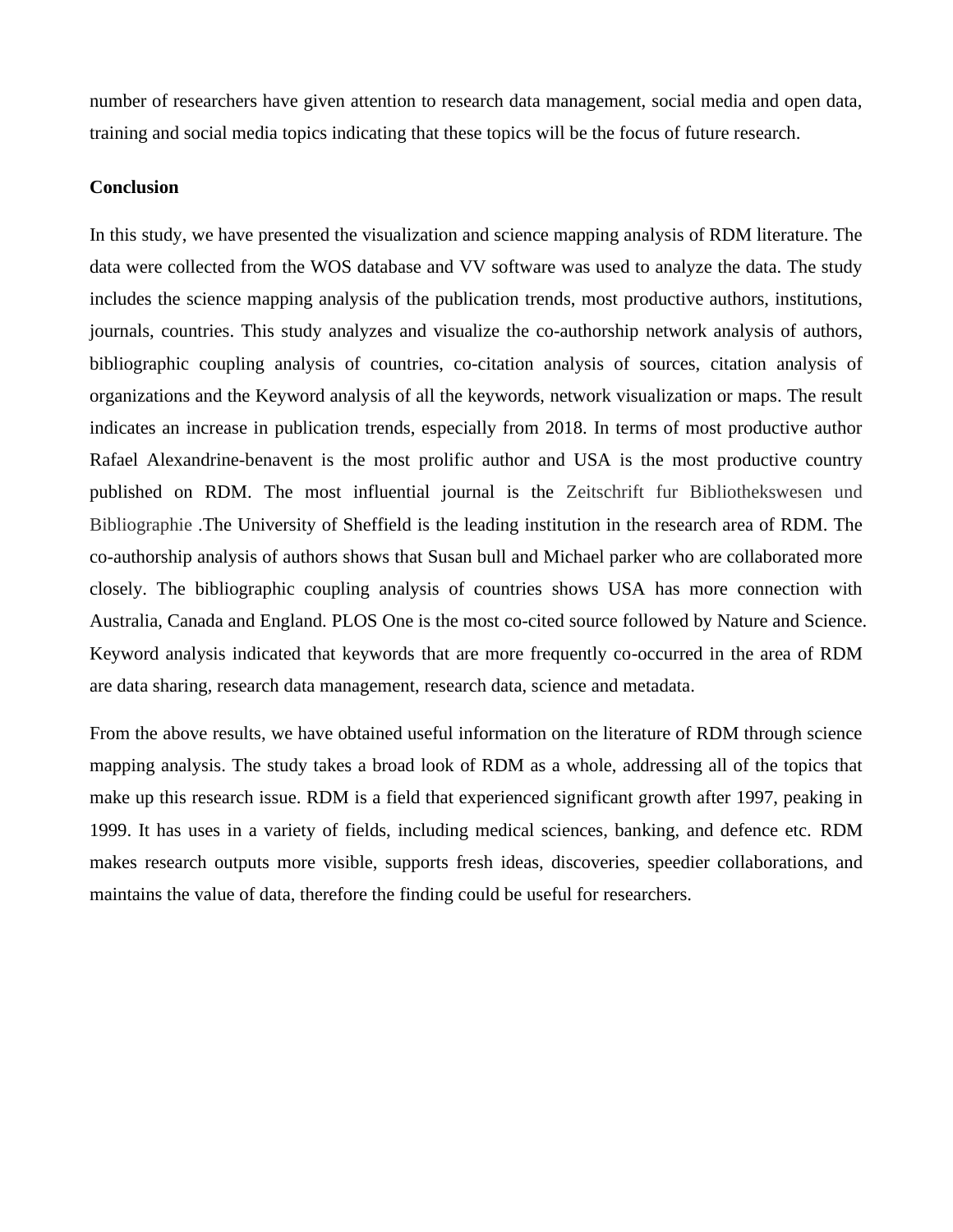#### **References**

1. Baier-Fuentes H, Cascón-Katchadourian J, Sánchez ÁM, Herrera-Viedma E, Merigó J. A Bibliometric Overview of the International Journal of Interactive Multimedia and Artificial Intelligence. International Journal of Interactive Multimedia and Artificial Intelligence. 2018;5(3):9.

2. Cabrera LC, Talamini E, Dewes H. What about scientific collaboration in agriculture? A bibliometric study of publications about wheat and potato (1996-2016). Pesquisa Brasileira em Ciência da Informação e Biblioteconomia. 2018 Jun 28;13(1).

3. Corrall S, Kennan MA, Afzal W. Bibliometrics and Research Data Management Services: Emerging Trends in Library Support for Research. Library Trends. 2013;61(3):636–74.

4. Data Lifecycle | NNLM [Internet]. nnlm.gov. 2015 [cited 2021 Apr 20]. Available from: <https://nnlm.gov/data/thesaurus/data-lifecycle#:~:text=The%20data%20lifecycle%20represents%20all>

5. Elango B. A Bibliometric Analysis of Franchising Research (1988–2017). The Journal of Entrepreneurship. 2019 Jul 24;28(2):223–49.

6. Gajdács M. A bibliometric analysis of Acta Pharmaceutica Hungarica (1965-2018). Acta Pharmaceutica Hungarica. 2019 Apr 9;89(1):23–9.

7. Gil-Doménech D, Berbegal-Mirabent J, Merigó JM. STEM Education: A Bibliometric Overview. Modelling and Simulation in Management Sciences. 2019 Mar 19;193–205.

8. Heersmink R, van den Hoven J, van Eck NJ, van den Berg J. Bibliometric mapping of computer and information ethics. Ethics and Information Technology. 2011 Apr 19;13(3):241–9.

9. Koltay T. Data governance, data literacy and the management of data quality. IFLA Journal. 2016 Nov 30;42(4):303–12.

10. Onyancha OB. Open Research Data in Sub-Saharan Africa: A Bibliometric Study Using the Data Citation Index. Publishing Research Quarterly. 2016 May 31;32(3):227–46.

11. do Prado JW, de Castro Alcântara V, de Melo Carvalho F, Vieira KC, Machado LKC, Tonelli DF. Multivariate analysis of credit risk and bankruptcy research data: a bibliometric study involving different knowledge fields (1968–2014). Scientometrics. 2016 Jan 11;106(3):1007–29.